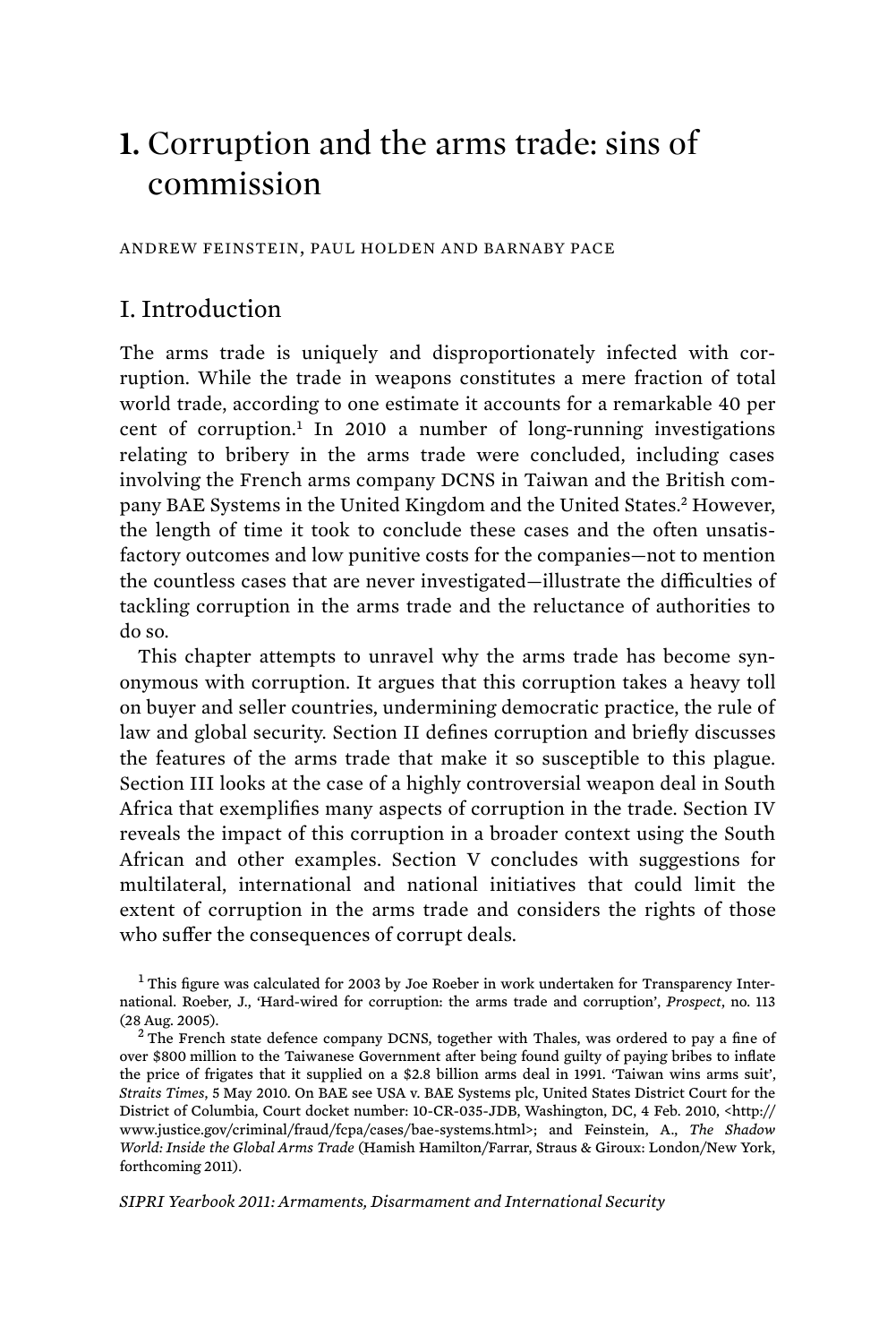# II. Understanding corruption in the arms trade

#### **What is corruption?**

Corruption is a term with great emotive force that is often used without being precisely defined. Even in key international agreements it is often left vague. For example, the 2003 United Nations Convention against Corruption (UNCAC) fails to define the term because 'consensus on the definition of corruption had not been reached during the negotiating process'.<sup>3</sup> Instead, UNCAC attempts to address 'specific kinds of corruption' without providing a prescriptive overarching definitional framework. Nonetheless, UNCAC is legally binding and obliges member states to introduce legal mechanisms to limit corruption. Like UNCAC, the Organisation for Economic Co-operation and Development (OECD) refrains from providing a definition of corruption, despite operating an anti-bribery and corruption programme and monitoring both bribery and corruption. The OECD's 1997 Convention on Combating Bribery of Foreign Public Officials in International Business Transactions focuses on the specific issue of bribery that is directed at foreign public officials.<sup>4</sup> However, the convention is not legally binding and instead requests that OECD member countries each enact supporting legislation.

Transparency International (TI) provides a rigorous definition of corruption as 'the abuse of entrusted power for private gains'.<sup>5</sup> It further differentiates between corruption 'according to rule' and corruption 'against the rule'. 'Facilitation payments, where a bribe is paid to receive preferential treatment for something the bribe receiver is required to do by law', constitute corruption according to rule, whereas corruption against the rule is 'a bribe paid to obtain services the bribe receiver is prohibited from providing'. This chapter uses TI's definition but expands it to include the act of corrupting, defined as offering or giving any inducement that may or does result in undue advantage. This highlights both the need for successful conspiracies of corruption to involve two or more willing participants and that all parties, whether purveyors or recipients of such inducements, should thus be considered corrupt.

<sup>3</sup>United Nations, 'United Nations Convention against Corruption', Press briefing, 31 Oct. 2003, <http://www.un.org/News/briefings/docs/2003/costatouq.doc.htm>. The United Nations Convention against Corruption, adopted 31 Oct. 2003, entered into force 14 Dec. 2005, *United Nations Treaty Series*, vol. 2349 (2007). 4 OECD Convention on Combating Bribery of Foreign Public Officials in International Business

Transactions, signed 17 Dec. 1997, entered into force on 15 Feb. 1999, <http://www.oecd.org/ department/0,3355,en\_2649\_34859\_1\_1\_1\_1\_1,00.html>. On the OECD Working Group on Bribery in International Business Transactions see <http://www.oecd.org/document/5/0,3746,en\_2649\_34859\_ 35430021\_1\_1\_1\_1,00.html>. 5 Transparency International, 'Frequently asked questions', [n.d.], <http://www.transparency.org/  $^{\rm 5}$ 

news\_room/faq/corruption\_faq>.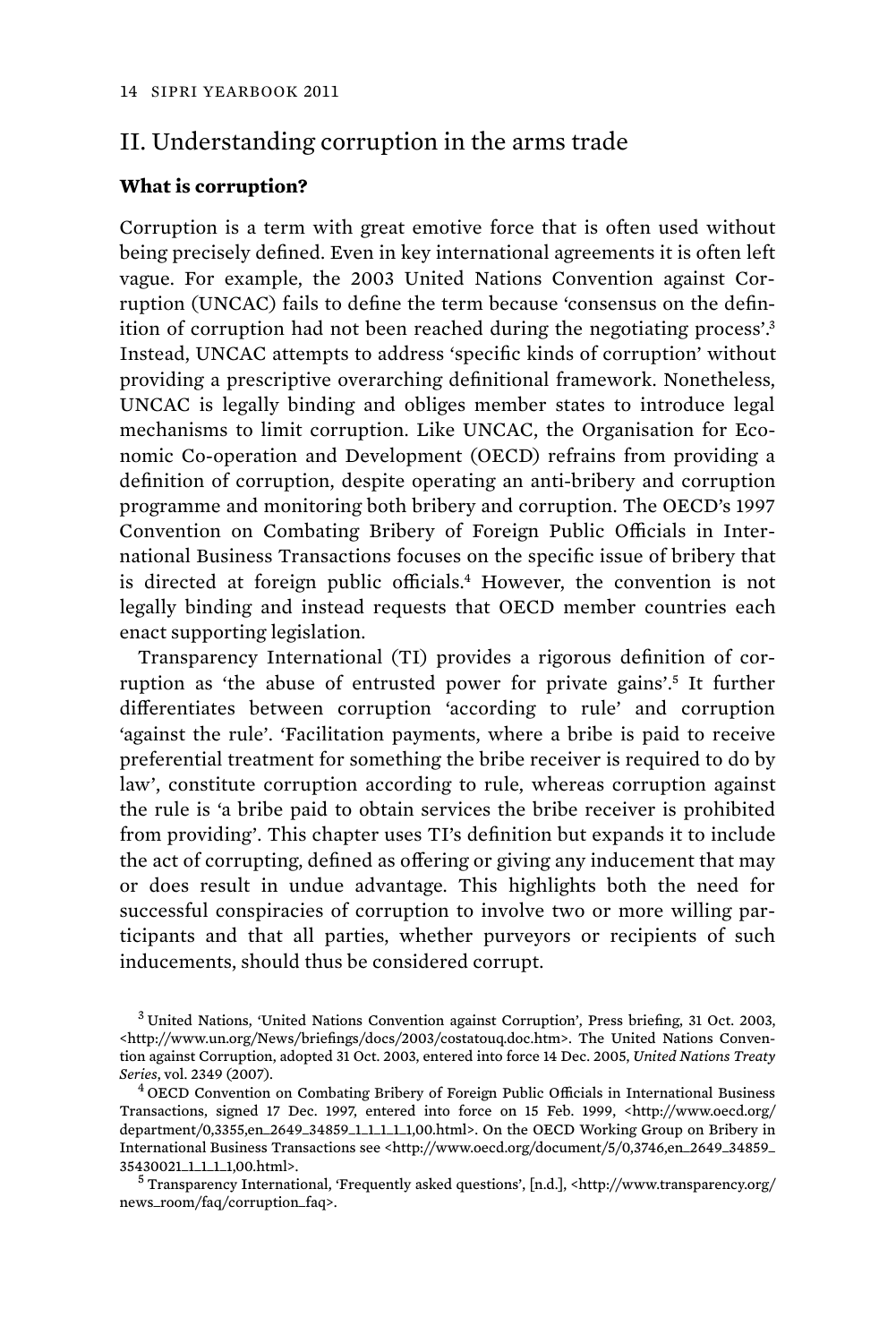### **Methods and means of corruption in the arms trade**

Within the arms trade a wide range of methods and means are used to purchase or acquire undue influence. This chapter focuses on four of the most frequently used: (*a*) bribery, (*b*) the failure to declare a conflict of interest, (*c*) the promise of post-employment and (*d*) the offer of preferential business access.

Bribery is the first and most widely known method that is common to all types of weapon transaction. In these instances, payments are made or solicited in cash or kind (e.g. diamonds or other movable commodities) to influence a procurement decision. Modern arms dealers most frequently use a network of international banks to facilitate and obscure payments and relationships. In addition, it is extremely rare to find an instance of a supplier paying a bribe or inducement directly to an official or institution. Instead, this is frequently the job of a third party who 'greases the wheels' of arms deals. This provides a legal remove between the supplier and the corrupting act. In the case of the al-Yamamah arms deal between the UK and Saudi Arabia—the world's largest—as well as the example of South Africa below, it was alleged that BAE Systems established a complex web of international banking arrangements and third parties that was designed to provide the greatest secrecy and obscurity for payments made to decision makers.<sup>6</sup>

The second method, common to formal arms deals involving governments, is failure to declare a conflict of interest, whether it be a conflict preceding a potential deal or one actively pursued in anticipation of a deal. In a conflict of interest case, public officials or institutions have a financial stake—be it direct or via a third party, often a relative or confidant—in a particular arms supplier's success in securing a deal. Public officials may direct contracts to the supplier in anticipation of personal financial reward, sometimes through a financial interest in a company that anticipates a substantial flow of income following the selection of a particular arms supplier.

A third method, occupying more of a legal grey area than those above, is post-employment. Also known as the 'revolving door', it occurs when public officials are employed by an arms company shortly or directly after leaving office. In many instances the offer of employment is made while the individual is still a public official adjudicating on decisions to award busi-

<sup>6</sup>On the al-Yamamah deal see Leigh, D. and Evans, R., 'The BAE files: the al-Yamamah deal', *The Guardian*, 7 June 2007. On the South Africa case see section III below; Feinstein (note 2); and Murphy, G., British Serious Fraud Office, Affidavit submitted as Annexure JDP-SW12 in the High Court of South Africa (Transvaal Provincial Division) in the matter of *Ex Parte* the National Director of Public Prosecutions (applicant) re: an application for issue of search warrants in terms of Section 29(5) and 29(6) of the National Prosecuting Authority Act, No. 32 of 1998, as amended (2008).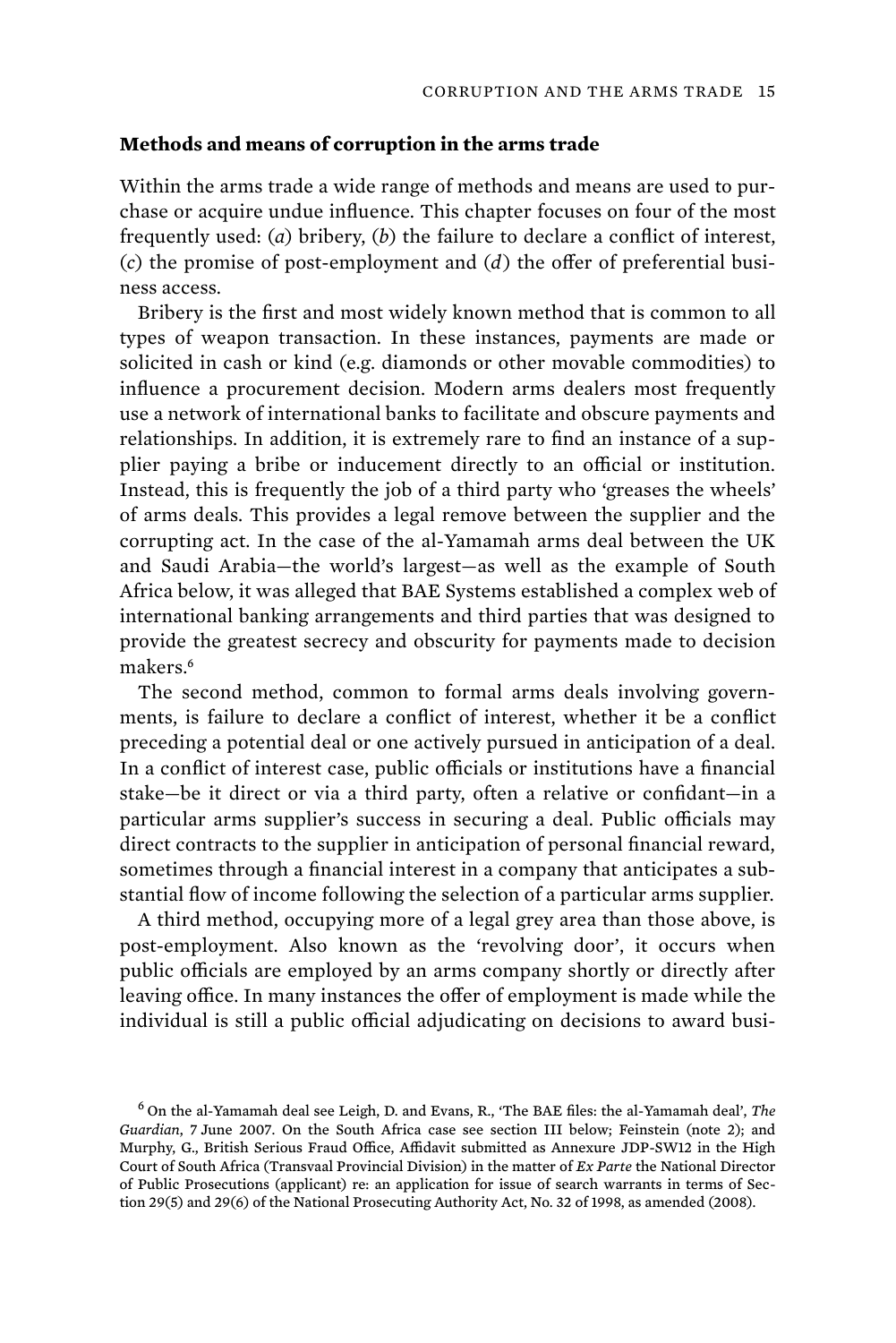ness to a future employer.<sup>7</sup> Certain countries, such as the USA, legally require that public officials observe a 'cooling off' period before entering into private employment with a company connected to previous work as a public servant. However, this period is frequently short, sometimes ignored altogether or can be mitigated by means of, for example, bonus payments made to the official by the employing company.

The 'revolving door' between government, the military and weapon manufacturers blurs the line between the state and the defence industry.<sup>8</sup> In the USA, between 2004 and 2008, 80 per cent of all retiring three- and four-star generals became employees of or consultants to the arms industry.<sup>9</sup> Worryingly, many of them had been offered employment prior to their retirement, and many retained influential military advisory roles with the US Government after retirement. One of the most egregious cases of the revolving door involved the principal deputy assistant secretary of the US Air Force for acquisition and management, Darleen Druyun. Druyun oversaw negotiations for the leasing of tanker aircraft, a contract worth over \$20 billion that was awarded to Boeing. She divulged confidential information from rival bidders to Boeing and drafted the contract to match the company's aircraft capabilities and budgetary needs.<sup>10</sup> In return, Boeing employed her daughter and son-in-law and made Druyun deputy general manager of the company's missile defence systems unit. After cutting a deal with prosecutors, Druyun served nine months in a minimum-security prison, in addition to receiving relatively mild non-custodial penalties.<sup>11</sup>

The last common corruption method covered here is preferential business access, which is of particular concern in relation to the countertrade programmes that are associated with many large arms deals. In these controversial programmes, the supplier company agrees to invest in the industry of a purchasing country to 'offset' the economic impact of arms expenditure.<sup>12</sup> Offsets are contentious as the fulfilment of their associated obligations is at best patchy, with many companies building the penalties for

<sup>7</sup>See e.g. Silverstein, K., *Private Warriors* (Verso: London, 2000); and Silverstein, K., 'How does the defense industry arm itself against budget cuts? With the Pentagon's top brass', *Mother Jones*,

 $8^{8}$  See e.g. Hartung, W. D., *Prophets of War: Lockheed Martin and the Making of the Military*-*Industrial Complex* (Nation Books: New York, 2011); and Johnson, C., *The Sorrows of Empire: Mili*tarism, Secrecy, and the End of the Republic (Metropolitan: New York, 2004).<br><sup>9</sup> Bender, B., 'From the Pentagon to the private sector', *Boston Globe*, 26 Dec. 2010.<br><sup>10</sup> Wayne, L., 'Documents show extent of lobbying by B

<sup>1</sup> Oct. 2004, <http://www.govexec.com/dailyfed/1004/100104g1.htm>; Palmer, K., 'Former Air Force acquisition official released from jail', Government Executive.com, 3 Oct. 2005, <http://www.gov exec.com/dailyfed/1005/100305k2.htm>; and Leung, R., 'Cashing in for profit? Who cost taxpayers billions in biggest Pentagon scandal in years?', *60 Minutes*, CBS, 5 Jan. 2005, <http://www.cbsnews. com/stories/2005/01/04/60II/main664652.shtml>. 12 Brauer, J. and Dunne, J. P. (eds), *Arms Trade and Economic Development: Theory, Policy and* 

*Cases in Arms Trade Offsets* (Routledge: London, 2004).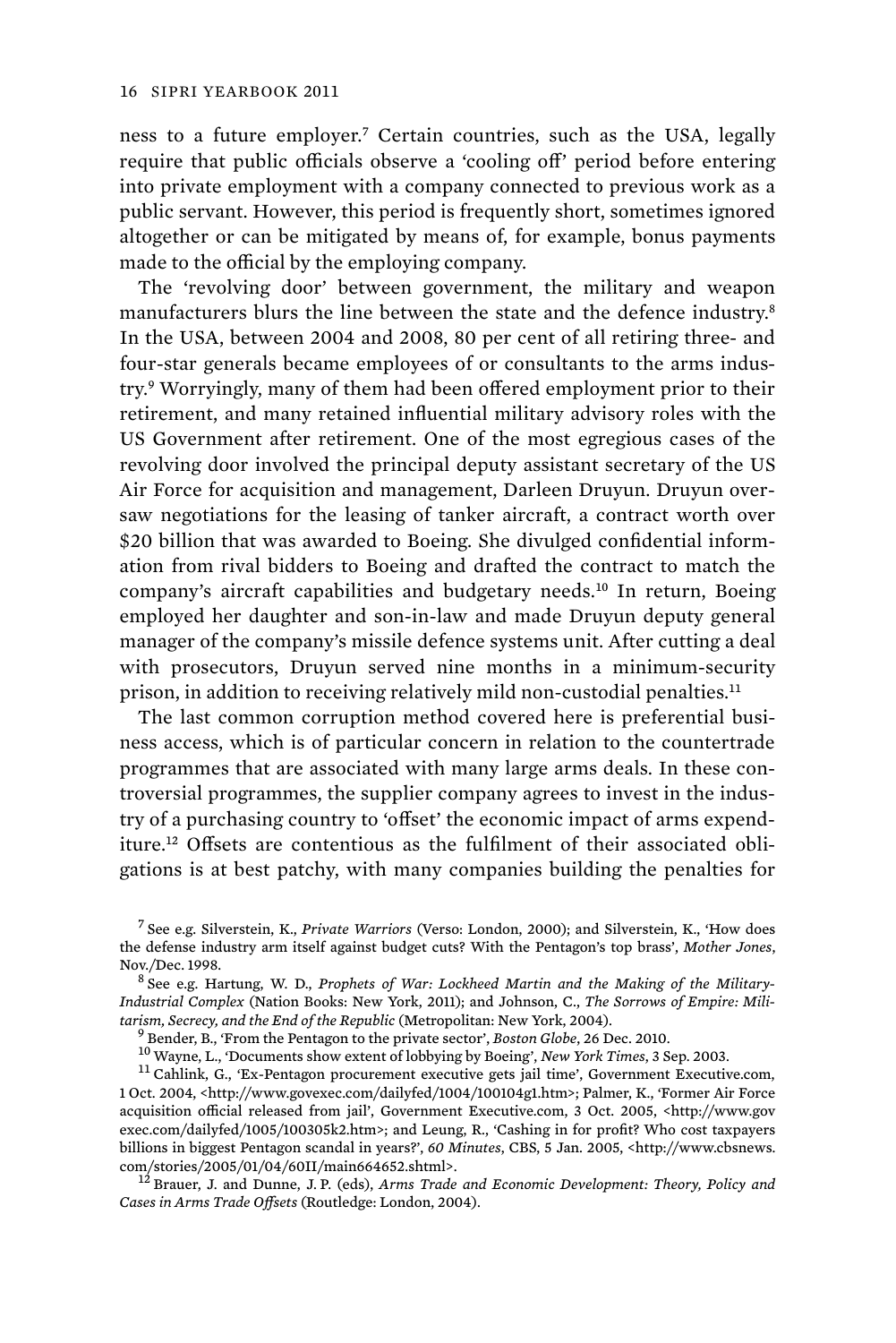non-fulfilment into the purchase price of deals. Offsets often remain shrouded in secrecy as supplier companies and governments refuse oversight in deference to 'commercial confidentiality'. This secrecy also provides a means of obscuring influence peddling. There is a concern that public officials may be granted cheap or free shares in companies that have been established in furtherance of the offset programme or that they will demand that business investments undertaken by the supplier company directly profit a company in which officials or even a political party have a stake.

#### **Why is the arms trade so susceptible to corruption?**

As Joe Roeber has argued, the arms trade is hard-wired for corruption: the very structure of the trade explains the prevalence and nature of the corruption that characterizes it.13 Built-in features of the arms trade that facilitate corruption include (*a*) the secrecy related to national security and commercial confidentiality; (*b*) the concomitant intimacy of buyers, suppliers and their brokers; (*c*) the sophistication, fragmentation and in many cases opacity of global production, transportation, and financial networks and instruments; (*d*) the technical specificity of the product; (*e*) procurement pressures; and (*f*) the high financial rewards coupled with a lack of consequences.

The first of these structural features—the trade's deep and abiding connection to national security and commercial confidentiality concerns often renders arms deals opaque and highly secretive. With any form of accountability proscribed, those who participate in the deal are protected from scrutiny. Thus, corruption, conflicts of interest, poor decision making and inappropriate national security choices are often concealed. As a consequence, the arms trade is one of the least audited or accountable areas of public or private activity.<sup>14</sup>

The centrality of the arms trade to national security begets a second feature: an unusually close relationship between producer companies, agents, middlemen and dealers, and political establishments. In particular, the boundaries between government agencies that are responsible for defence, intelligence and security and the companies involved in the arms trade are blurred. This gives the arms trade a unique position in the political arena both to help shape the agenda of government and to gain 'inside information' on government thinking and planned actions. This so-called military-industrial complex creates constant opportunities for rent-

 $13$  Roeber (note 1).<br> $14$  Feinstein (note 2).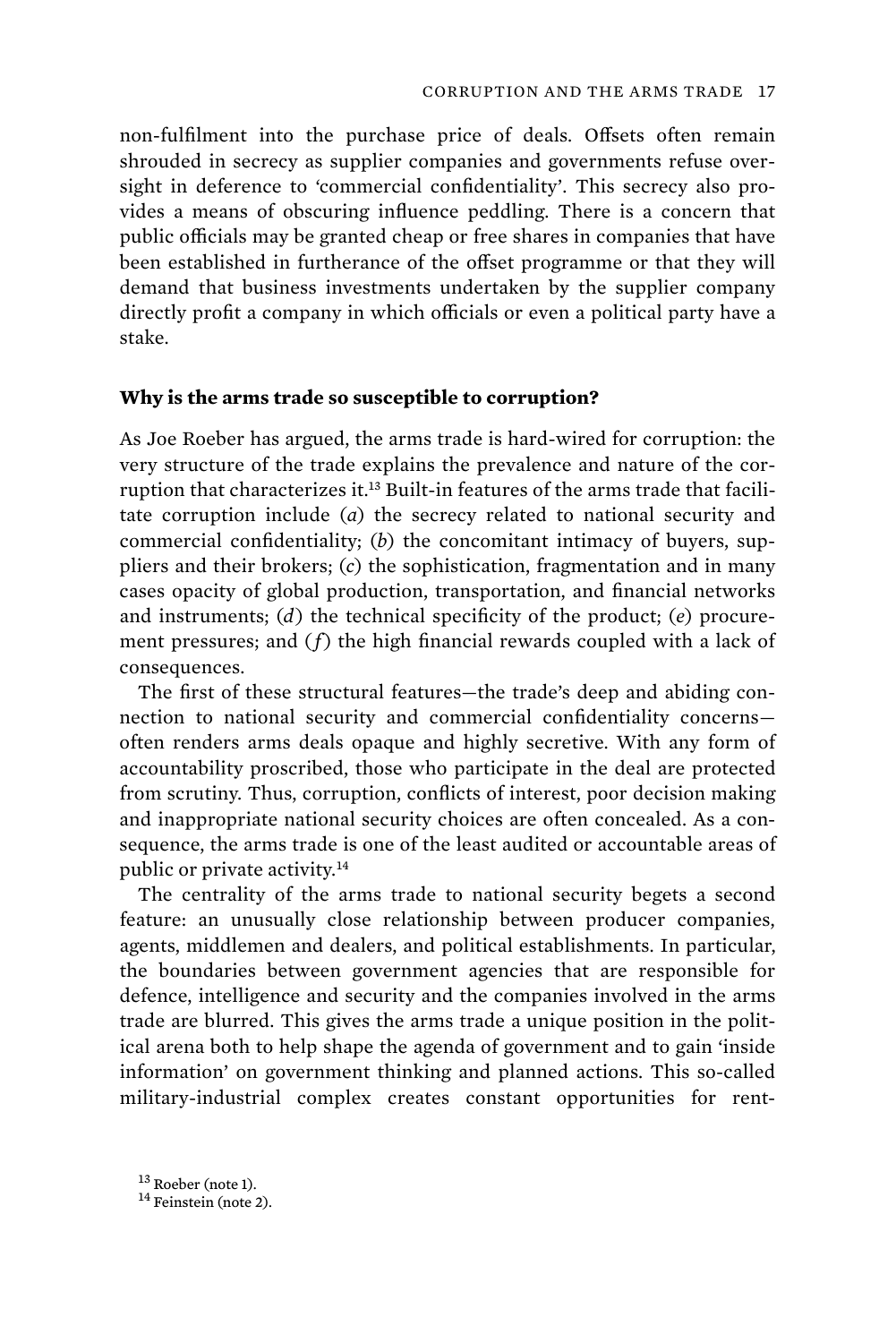seeking, opportunism and corruption, all concealed under the rubric of national security.

Tragically, corruption at this level is a self-perpetuating cycle: when a political class becomes engaged in arms trade-related corruption, it applies considerable political pressure to ensure limited investigation and prosecution. Secrecy enables further corruption which, in turn, intensifies the need for greater secrecy. This has the effect of undermining budgetary and procurement processes as well as the rule of law, which is reflected in a singular lack of political will to tackle corruption in many arms-producing and -purchasing countries.

The third feature of the arms trade is its global nature and the associated complicated lines of order, delivery and supply. Often deals are constructed in a complex and opaque manner that involves a number of brokers, shipping agents, purchasers and producers, frequently working in different countries. In some cases, arms deals are concluded between governments that then turn to manufacturers to fulfil them. In other instances, governments enter into contracts directly with commercial suppliers, which do business with each other or third parties, some of which are not even legal entities. These include non-state actors, ranging from armed militias to insurgent groups and informal clusters of 'terrorists'. The sale and supply of (primarily small) arms to such groups is often undertaken by middlemen or agents, also referred to as arms brokers or dealers.<sup>15</sup> Intermediaries of some sort tend to be involved in most arms transactions—large and small, legal and illegal, state and non-state—and are often crucial to the practice of bribery or corruption.

In reality, many arms deals contain elements of all these arrangements stretching across a continuum of legality and ethics from the official, or formal, trade to the black market. While black market deals are illegal in conception and execution, 'grey market' deals are undertaken by governments covertly as they entail both legal and illegal actions to achieve foreign policy ends. The boundaries between the two are vague, hence the use of the term 'shadow world' for arms deals that contain an element of illegality.16 Many individuals straddle the formal and shadow worlds, selling large military hardware as well as small arms and light weapons (SALW) to both governments and less formal entities. Viktor Bout is alleged to have undertaken transactions and logistical support with not only al-Qaeda and the Revolutionary Armed Forces of Colombia (Fuerzas Armadas Revolucionarias de Colombia, FARC) but also the US Government

 $^{15}$  Dealers are generally defined as middlemen who buy the weapons and then sell them for profit, while brokers do not own the weapons but broker their sale either for cash or commodities, e.g. diamonds, oil or timber. On government reporting on brokering see appendix 6C in this volume.  $^{16}$  See Feinstein (note 2).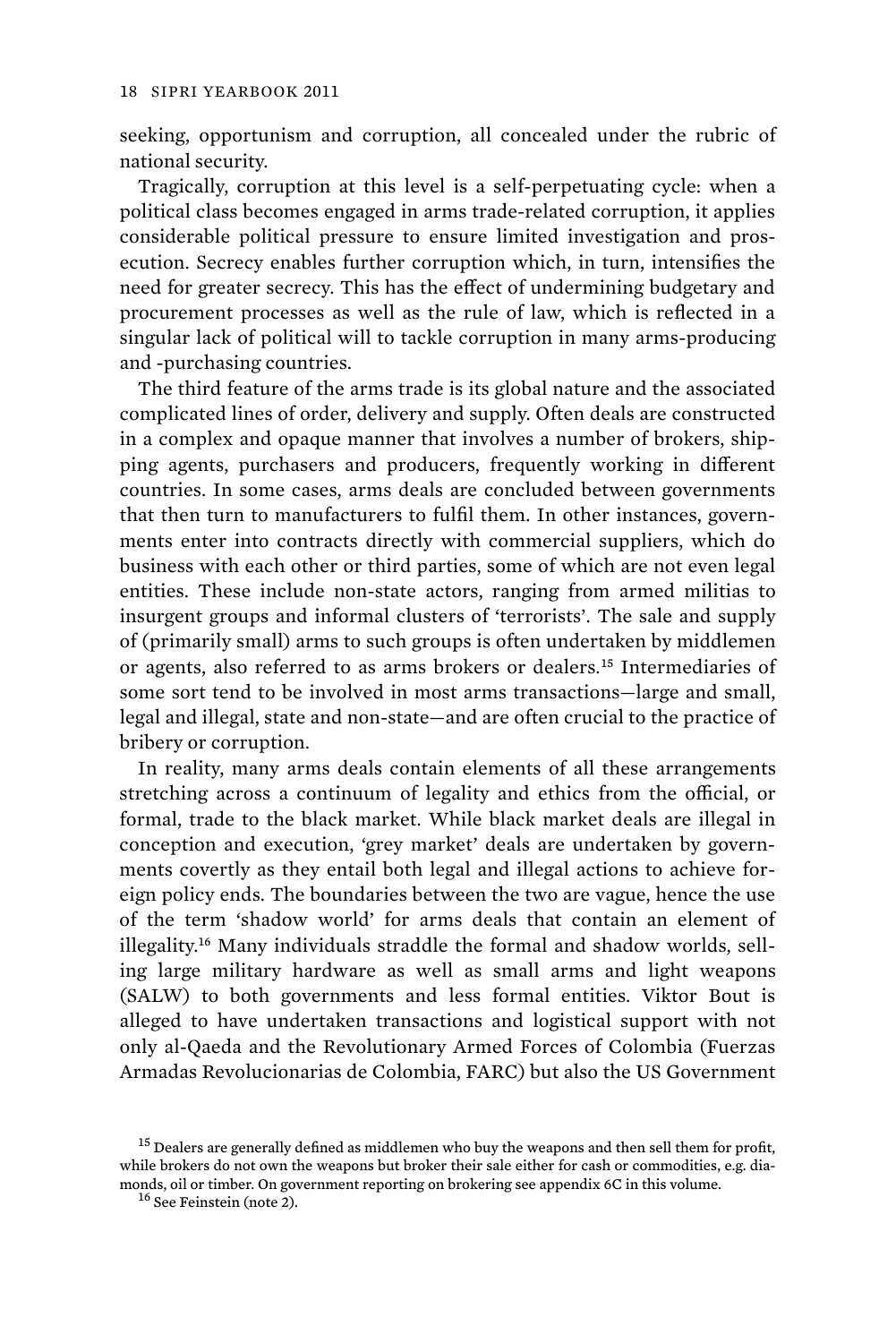and the UN.<sup>17</sup> Heinrich Thomet, a Swiss citizen with companies in the Balkans and Cyprus, has operated as a broker for US Department of Defense contracts, but he also appears on a US Government watch list as he is suspected of illicit arms trading in a number of conflicts around the world.<sup>18</sup>

The perpetrators of corruption have thus learned to conceal their trails in complex arrangements between states, agents, companies and shell companies, hiding corrupt payments in commissions, consultancies, subcontracts, offsets and barter deals. While the global nature of the trade lends it extensive cover, anti-corruption legislation and law enforcement tend to be constrained by national borders and domestic law. Prosecutions must traverse the hurdles of jurisdiction and rely on complex multinational investigations that may include ill-resourced, sclerotic or corrupt legal systems.

The fourth feature of the trade is its technical specificity. The arms trade often deals (albeit never exclusively) in high-tech equipment on which only a handful of experts can confidently pronounce. This means that in many deals a few experts have influence on the final decision. Add to this the small number of politicians and officials involved in these decisions and a situation results in which any potential corrupter needs only sway a few people in order to gain undue influence and secure contracts.

The fifth innately corrupting feature of the arms trade is pressure to procure arms swiftly due to situations of active or imminent conflict. This regularly results in overly hasty procurement decisions with limited oversight. In addition, especially in the cases of civil war or internecine conflict, the rule of law often does not apply and the politics of power dictate that the weapons are purchased by any means necessary. In such a legal black hole, rent-seeking and widespread corruption flourish.

A sixth feature is the massive monetary value of some of these contracts and, given that there are only a small number of high-value deals every year, the highly competitive nature of the business. This contributes to a situation where bribes of significant size can be offered to the small number of individuals who make the key decisions. A final feature is the general lack of consequences for individuals and companies engaged in corruption in the arms trade, which encourages those already in the industry to continue their illicit behaviour and serves to attract new entrants.

While some of the features identified here are found in other types of corruption, the unique aspect of the arms trade is that they are usually all

<sup>&</sup>lt;sup>17</sup> Farah, D. and Braun, S., Merchant of Death: Money, Guns, Planes, and the Man Who Makes War *Possible* (John Wiley & Sons: Hoboken, NJ, 2007).<br><sup>18</sup> See e.g. Amnesty International (AI), *Dead on Time: Arms Transportation, Brokering and the* 

*Threat to Human Rights* (AI: London, 9 May 2006); and US House of Representatives, Committee on Oversight And Government Reform, 'The AEY Investigation', Majority Staff Analysis, 24 June 2008, <http://oversight-archive.waxman.house.gov/documents/20080624102358.pdf>, p. 9.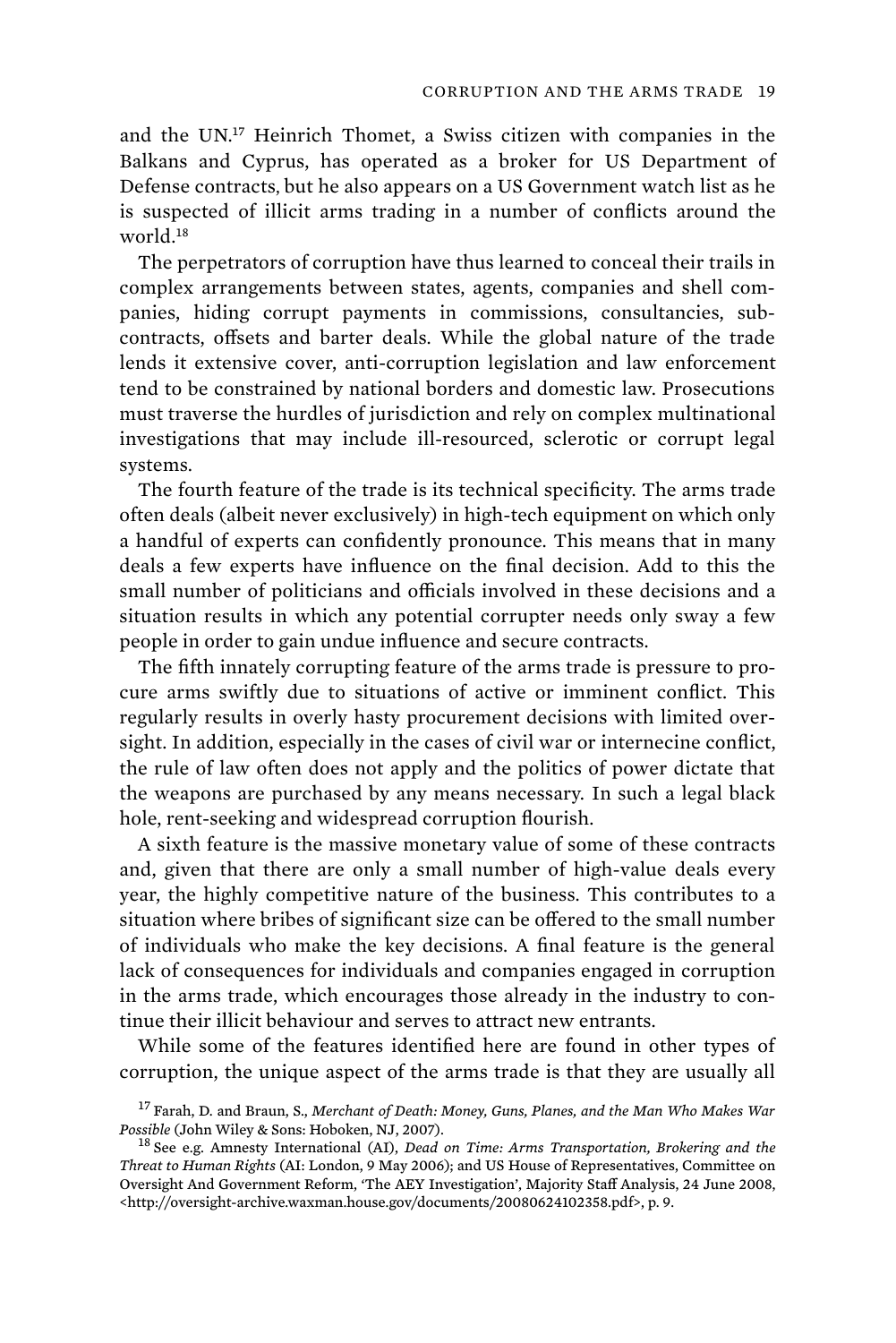present and that the malfeasance is able to occur and remain concealed under the rubric of national security. Not only are investigations or legal proceedings often halted as a threat to national security, if they are started at all, but most information about the transactions never sees the light of day. In most countries, almost regardless of political make-up, there is little political will to actively investigate and prosecute illegal activity in arms deals.<sup>19</sup>

# III. The South African arms deal: undermining a nascent democracy

South Africa's Strategic Defence Procurement signed in 1999, hereafter referred to as the 'arms deal', was one of the most controversial acts of the country's post-apartheid democratic government, which came to power promising to reduce military spending in favour of socio-economic development.<sup>20</sup> Critics have pointed to the arms deal's excessive cost, questionable utility and a host of corruption allegations that led to criminal trials fuelled by a haphazard and suspect procurement process.<sup>21</sup> For these reasons and more, it exemplifies much about corruption in the arms trade.

The arms deal involved the purchase of sophisticated military hardware for what will eventually amount to approximately 70 billion rand (\$11 billion).<sup>22</sup> It included (*a*) 26 jet fighters—Gripen combat aircraft from BAE and Sweden's Saab, 9 of which were two-seater models, the remainder being single-seat; (*b*) 24 trainer jet fighters—Hawk trainer aircraft from BAE; (*c*) 30 light helicopters—A109Ms from Italian supplier Agusta; (*d*) 4 corvettes—AK200 MEKOs from the German Frigate Consortium (GFC), led by ThyssenKrupp, with a combat suite provided by France's Thomson-CSF/ Thales and the local company African Defence Systems; and (*e*) 3 submarines—class 209 type 1400MODs from the German Submarine Con-

<sup>&</sup>lt;sup>19</sup> See Feinstein (note 2).<br><sup>20</sup> On South Africa's military spending see chapter 4, section VIII, in this volume.<br><sup>21</sup> See e.g. Holden, P., *The Arms Deal in Your Pocket* (Jonathan Ball: Cape Town, 2008); Crawford-Browne, T., *Eye on the Money* (Umuzi: Cape Town, 2007); and Feinstein, A., *After the Party: Cor-*

<sup>&</sup>lt;sup>22</sup> This figure, calculated by the authors, is based on the stated rand cost of the deal until 2008, the amount that had been budgeted for the remaining payments until 2011, interest payments (which will continue to be made until 2018) and an estimate of the 'hidden' costs calculated from data in the South African Treasury's Affordability Report and from the South African Auditor-General. According to an announcement in Jan. 2011, by Oct. 2010 the deal had cost 42.362 billion rand, with a further 4.9 billion rand to be spent by mid-2011. However, unlike the figures provided in 2008, the new figure did not include line item costs or a year-by-year breakdown, making it difficult to accurately assess its validity, and so the 2008 calculation remains the most reliable. Sisulu, L., South African Minister of Defence and Military Veterans, 'Question 2768', Written reply to question posed by P. J. Groenewald, South African National Assembly, 25 Jan. 2011, Parliamentary Monitoring Group, South Africa, <http://www.pmg.org.za/node/22744>.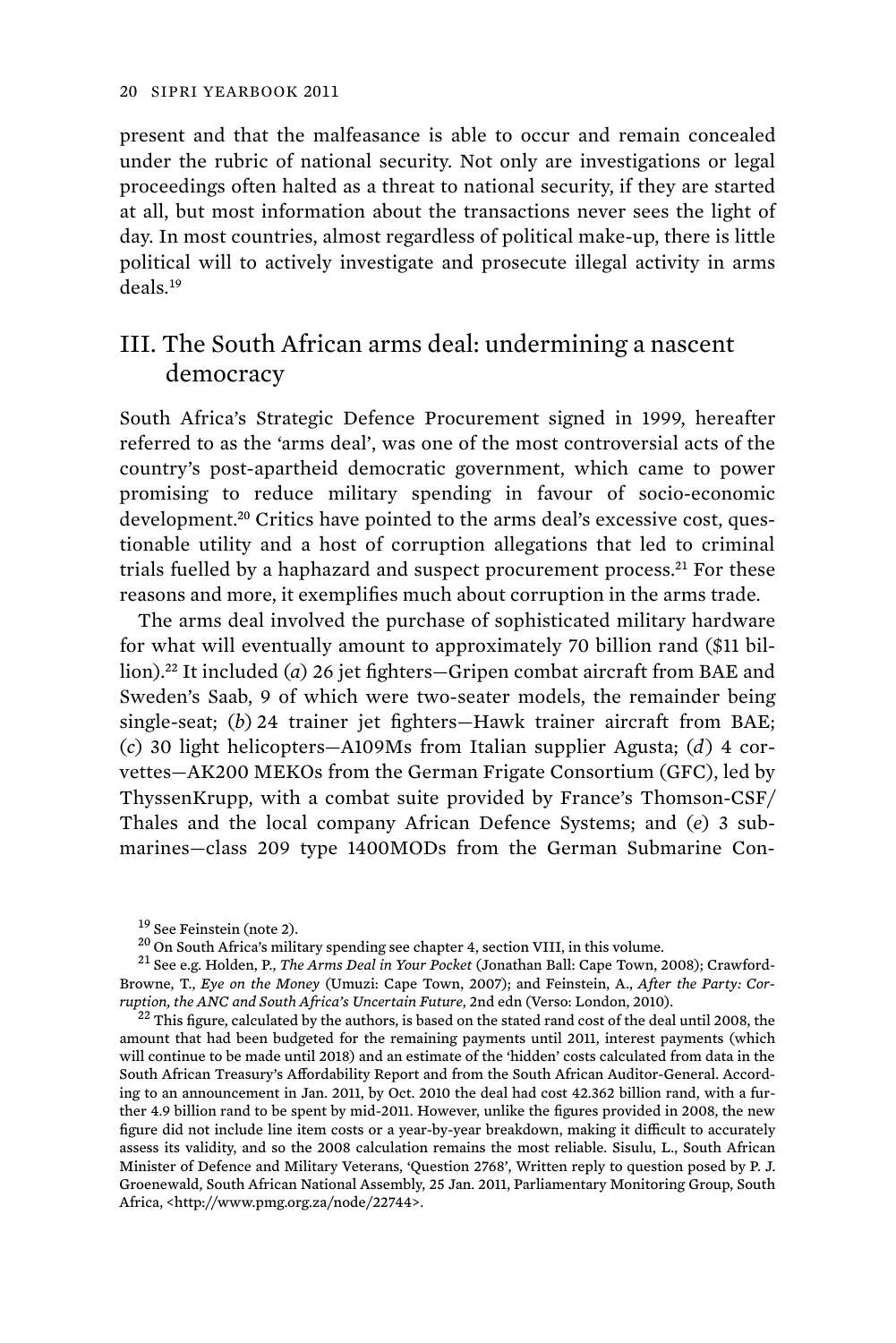sortium headed by Ferrostaal.<sup>23</sup> Each of these purchases undermined the budgeting and procurement processes that South Africa had put in place after the first universal elections in 1994 and led to allegations of corruption and mismanagement.<sup>24</sup> Two deals in particular attracted significant adverse attention: the jets (which constituted more than 50 per cent of the total cost of the arms deal) and the corvettes.

#### **Curious selections of Hawks, Gripens and corvettes**

The decision to purchase the aircraft can be traced back to 1994 when the South African Air Force (SAAF) started to plan for replacement aircraft following the lifting of the arms embargo against the country. In mid-1996, under criteria decided in 1995 for procuring an aircraft capable of both advanced fighter training and combat missions, both the Gripen and the Hawk failed to make the final shortlist, the first for being 'unaffordable' and the second for its 'high cost' and for not satisfying the 'SAAF operational requirement'.<sup>25</sup> In the summer of 1997 the SAAF Command Council announced that the procurement requirements had changed. Under the new system the Gripen made the shortlist, but the Hawk did not. A few months later, in November 1997, the SAAF, on the strict instructions of Defence Minister Joe Modise, switched to a revised version of the old system, which resulted in the selection of the Gripen and the Hawk.<sup>26</sup>

The decision to return to a revised version of the old system was widely criticized by SAAF officials, who pointed to an increase in cost that did little to improve utility.<sup>27</sup> When reviewed under this system, the Gripen was placed last on the shortlist that ranked Germany's Daimler–Benz Aerospace AT2000 combat aircraft first and France's Dassault Mirage 2000 second.<sup>28</sup> The Gripen's final success reportedly relied on the fact that Saab was the only bidder to provide information on financing—one of three equally weighted criteria used for assessment.<sup>29</sup> It beggars belief that

<sup>&</sup>lt;sup>23</sup> Engelbrecht, L., 'South Africa's multi-billion arms programme revisited (part one)', Arms Deal Virtual Press Office, 15 Oct. 2001, <http://www.armsdeal-vpo.co.za/articles03/revisited\_one.html>; and Holden (note 21), p. 20.

 $^{24}$ See Feinstein (note 21). <br> $^{25}$  Myburgh, J., 'BAe and the arms deal', Moneyweb, 14 Aug. 2007, <http://www.moneyweb.co.za/ mw/view/mw/en/page292686?oid=153753&sn=2009%20Detail>; Myburgh, J., 'BAe and the arms deal (II)', Moneyweb, 15 Aug. 2007, <http://www.moneyweb.co.za/mw/view/mw/en/page292686? oid=154018&sn=2009%20Detail>; and *Strategic Defence Packages: Draft Report of the Auditor-General*, [n.d.], chapter 5, used with kind permission of Richard Young; and Holden (note 21), chap-

ter 5. 26 South African Auditor-General, National Prosecuting Authority and the Public Prosecutor, *Joint Investigation Report into the Strategic Defence Procurement Packages* (Government Communi-

<sup>&</sup>lt;sup>27</sup> Strategic Defence Packages (note 25), chapter 8.<br><sup>28</sup> Strategic Defence Packages (note 25), chapter 5, para. 5.6.1.6.<br><sup>29</sup> Strategic Defence Packages (note 25), chapter 5, para. 5.6.6.2.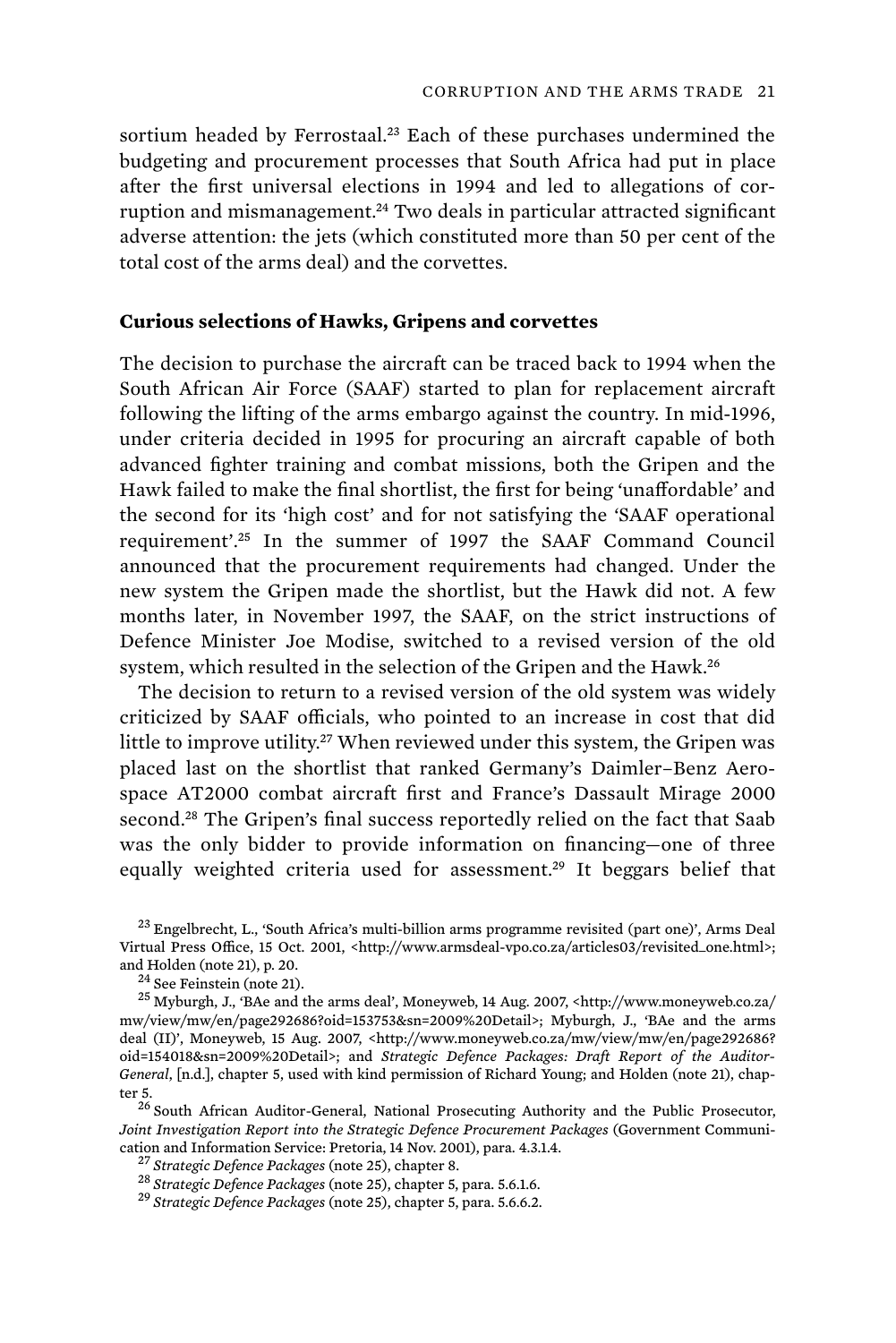Daimler–Benz and Dassault would fail to submit such a critical element of their proposal, and neither South Africa's Auditor-General nor officials from the Department of Finance could find any record of requests being sent to either company.<sup>30</sup>

The selection of the Hawk was bedevilled by similar curiosities. In 1998 the Hawk was placed on a shortlist of four potential suppliers. After an initial evaluation, it was ranked third. Italy's Aermacchi MB339FD, which was roughly half the cost of the Hawk, was listed as the best option. When scores were calculated, the MB339FD received an indexed score of 100 the best score possible—while the Hawk received a lowly 44.2.<sup>31</sup> On 30 April 1998 Modise told the selection committee that it should adopt a 'visionary approach' whereby cost should be excluded from the selection criteria.<sup>32</sup> This was a questionable step considering the tightness of the defence budget and that this was the single largest contract procured since the advent of democracy. Soon after, the Secretary of Defence, General Pierre Steyn, resigned in protest stating that 'I was going to have to account for the costs to Parliament, which I couldn't do'.<sup>33</sup>

Exclusive of cost, the Hawk could still not beat the MB339FD.<sup>34</sup> A massive economic offsets proposal, roughly 10 times larger than any of its competitors, gave the Hawk its competitive advantage. However, when the offset proposals were reviewed by the South African Department of Trade and Industry, it was discovered that they had been 'grossly inflated' by the evaluation committee, from 1.5 billion rand (\$245 million) to 10 billion rand  $($1.6 billion).$ <sup>35</sup> When the two main projects of this proposal were evaluated, major problems were discovered that rendered them unfeasible. Without them, 'BAE had virtually no [offsets] package.'<sup>36</sup> General Steyn would later comment that the selection of the Hawk 'had been clear from the start', while the chief of the SAAF remarked that they would only accept the Hawk and Gripen option 'if politically obliged to do so'.<sup>37</sup>

The process of selecting the GFC'S MEKO corvette was similarly beset by questionable procedures. A limited multi-agency investigation into the arms deal found that the GFC was selected despite a raft of problems with its proposals, including, ironically, a failure to submit all the necessary documentation in support of its bid.<sup>38</sup> Senior defence officials, including South African National Defence Force (SANDF) chief of acquisitions

 $^{30}$ Strategic Defence Packages (note 25), chapter 5, para. 5.9.7.1.<br> $^{31}$ Strategic Defence Packages (note 25), chapter 5, para. 5.8.3.6.<br> $^{32}$  South African Auditor-General et al. (note 26), para. 4.5.1.10.<br> $^{32}$  Sol 2007.<br><sup>34</sup> South African Auditor-General et al. (note 26), paras 4.5.3.6 and 4.5.3.7.<br><sup>35</sup> South African Auditor-General et al. (note 26), paras 4.5.3.6 and 4.5.5.3.<br><sup>36</sup> South African Auditor-General et al. (note 26), pa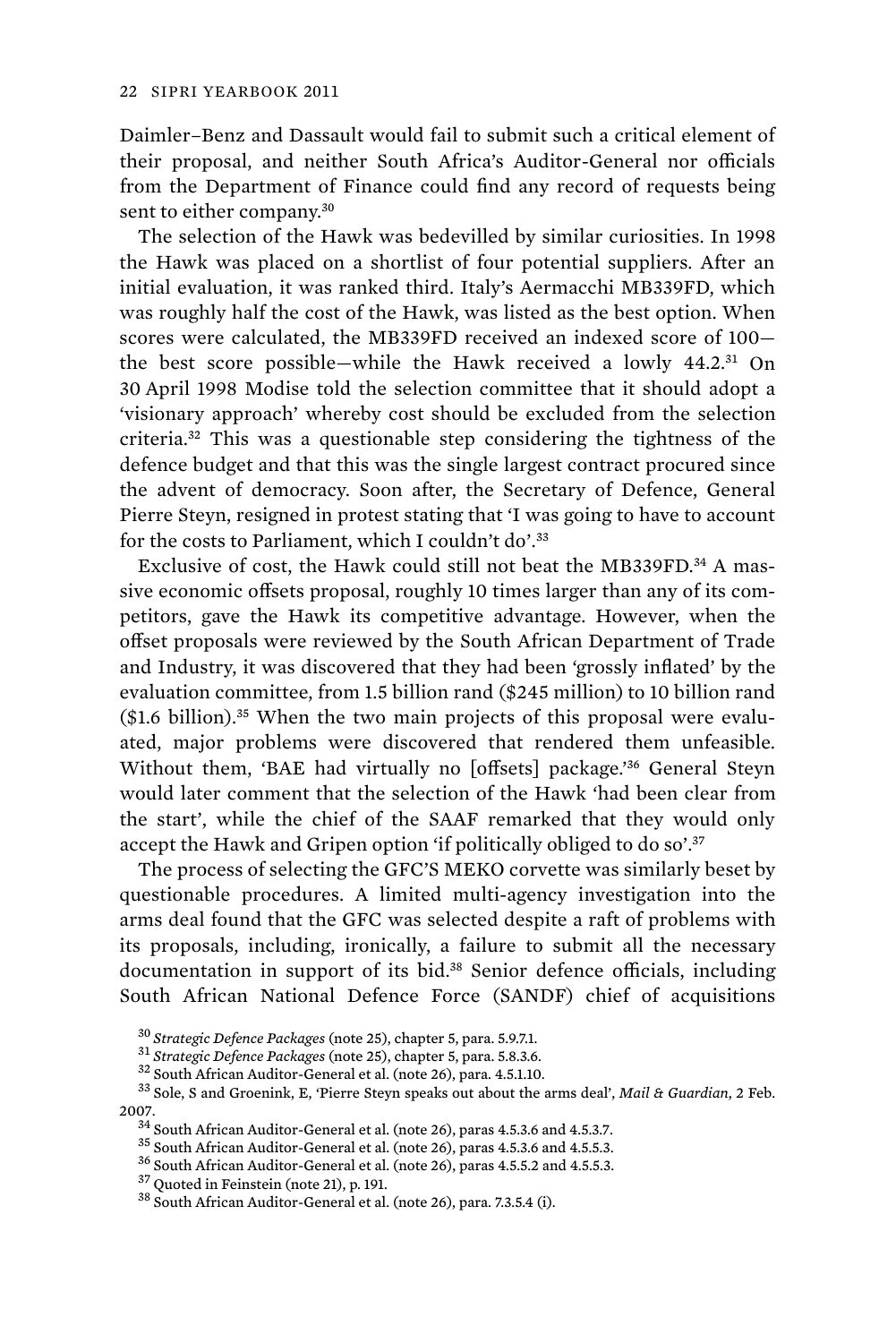Shamin 'Chippy' Shaik, insisted that this should not exclude the GFC. Draft audit reports later revealed that only a severe manipulation of the process ensured that the GFC bested its closest competition, Spain's Bazan shipyard, which had clearly made the most compelling offer.<sup>39</sup>

### **Allegations of corruption**

The Gripen, Hawk and corvette deals were surrounded by a multitude of corruption allegations. In the case of the Gripen and Hawk deals this took the dual form of allegations of conflicts of interest and direct bribery payments. The former stemmed in part from the business interests of Defence Minister Modise, who played a central role in ensuring the selection of the BAE–Saab consortium. Soon after the deals were signed it emerged that Modise had acquired shares in a company called Conlog in 1997 through a complex transaction that resulted in him paying nothing for the shares.<sup>40</sup> Conlog was identified by BAE during the bidding process as a potential recipient of substantial offset contracts.<sup>41</sup> Using insider information, Modise purchased Conlog shares, anticipating that their value would increase in the aftermath of the arms deal as a result of BAE's offset commitments.<sup>42</sup> This gave Modise considerable inducement to ensure BAE's selection. On retiring from government in early 1999, Modise was appointed chairman of Conlog.<sup>43</sup>

In addition, and of even greater import, considerable evidence has emerged of substantial payments from BAE and Saab to key arms deal players. In 2008 the British Serious Fraud Office (SFO) submitted an affidavit to the South African courts in support of search warrants against two South African businessmen.<sup>44</sup> The affidavit outlined an extensive network of front companies and middlemen directing monies to influential individuals. In order to facilitate the payments with maximum secrecy, BAE formed a company called Red Diamond Trading in the British Virgin Islands. Red Diamond, in turn, was controlled by Headquarters Marketing, a unit within BAE (later renamed International Business Support). Payments flowed from Red Diamond to companies controlled by BAE's agents. In total, the SFO was able to track £115 million (\$207 million) in com-

<sup>39</sup>*Strategic Defence Packages* (note 25). 40 'MK boss was bought', *Noseweek*, no. 52 (Dec. 2003). See also Kirk, P., 'Three foresightful architects', *Citizen*, 16 Dec. 2003; and Groenink, E. and Sole, S., 'The musketeers who bought the jets',

<sup>&</sup>lt;sup>41</sup> South African Government Information Service, 'National Industrial Participation (NIP)-Defence Summary: Project Description', Sep. 1999, <http://www.info.gov.za/issues/procurement/ background/nip.htm>. 42 'MK boss was bought' (note 40); Kirk (note 40); and Groenink and Sole (note 40). 43 'Soldiering ahead in business', *Saturday Star*, 6 Nov. 1999; and Kirk, P., 'How Modise wangled

SA's fighter jet deal', *Mail & Guardian*, 3 Nov. 2001. 44 Murphy (note 6).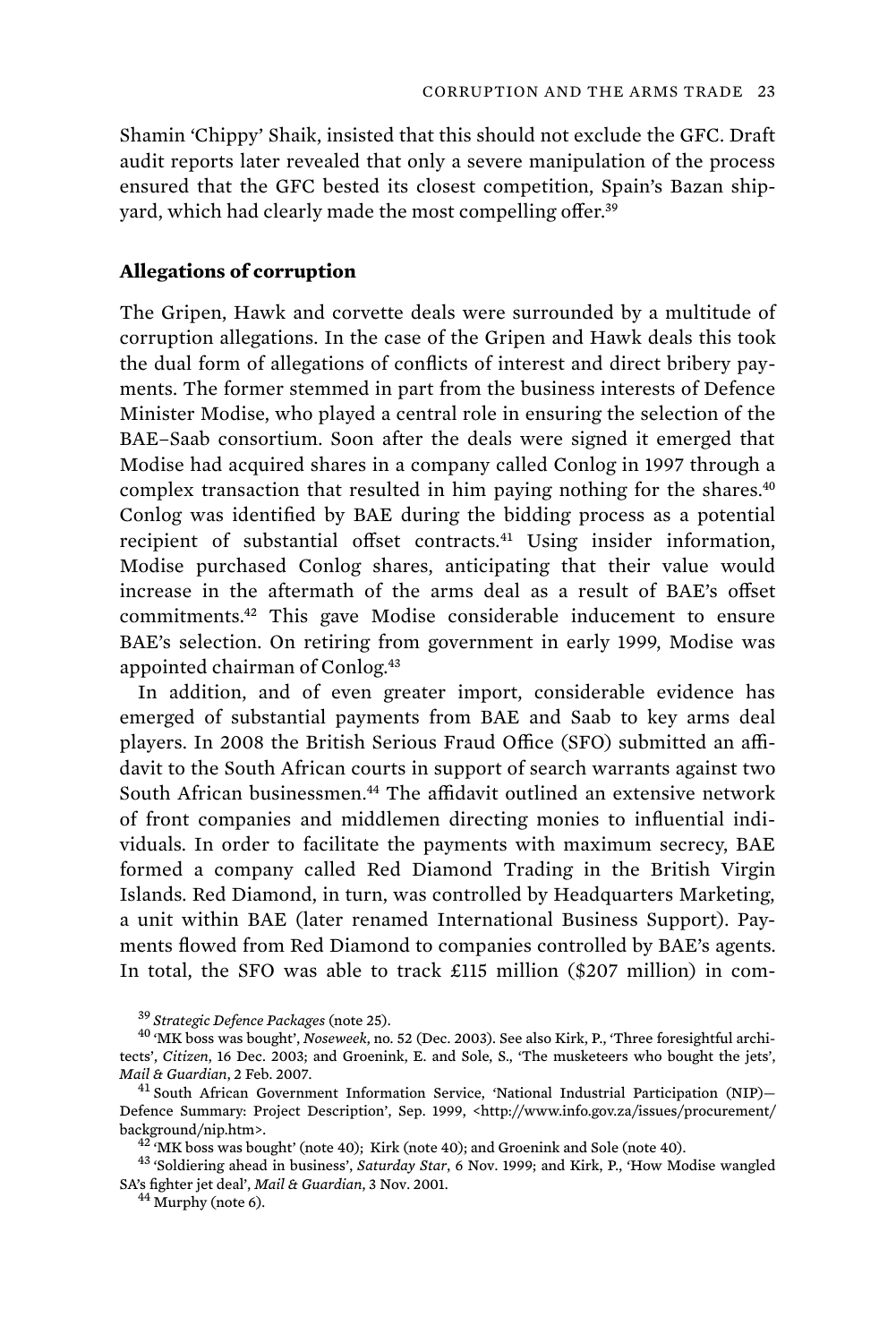mission payments from BAE shell companies to various individuals linked to the arms deal.

Apart from Joe Modise, the recipient who attracted the most attention was Fana Hlongwane, who was personally close to Modise from their days in exile. Modise appointed Hlongwane to the board of the South African state-owned defence company Denel in the mid-1990s and made him his political adviser in 1994. This was a vital position that gave Hlongwane considerable influence with Modise and also allowed him to act as the minister's gatekeeper. The position was salaried and paid for by the Department of Defence, making Hlongwane a government official. According to the SFO's affidavit and other sources, Hlongwane received significant payments from BAE, including a total of £10 million (\$19.5 million) paid in instalments between September 2003 and January 2007 directly from BAE shell companies, with a further  $£9.15$  million (\$16.5 million) to be paid by other BAE shell companies or in the form of bonuses.<sup>45</sup>

The SFO suspected that substantial monies flowed from Hlongwane to important South African politicians and officials linked to the arms deal. In late 2010 it was reported that Hlongwane had granted a sizeable home loan to Siphiwe Nyanda, the chief of the SANDF at the time of the deal. Allegedly, Nyanda only paid back a fraction of the loan before it was written off when he was appointed Minister of Communications in 2009, suggestive of a deal to transfer funds to Nyanda with a minimal paper trail.<sup>46</sup> After leaving the SANDF in 2005, Nyanda became chief executive officer of Hlongwane's group of companies, Ngwane Defence.<sup>47</sup> Nyanda was SANDF chief during the selection and negotiation process and also, crucially, during a 2004 review of the purchase that resulted in the decision to pursue additional tranches of the BAE–Saab deal. The bonus payment to Hlongwane in 2004 was conditional on South Africa agreeing to the additional tranches.<sup>48</sup>

Similar conflicts of interest and alleged bribes tainted the corvette contracts. Nyanda was also reported to have received a discount on a luxury vehicle from a contractor linked to the corvette deal.<sup>49</sup> Another politician, Tony Yengeni, former chair of the Parliament's Defence Committee and later the chief whip of the African National Congress (ANC), who tried to stop any investigation into the deal, was later successfully prosecuted for lying to the Parliament about a similar discount he had received.<sup>50</sup> Perhaps

<sup>&</sup>lt;sup>45</sup> Murphy (note 6).<br><sup>46</sup> Brümmer, S. and Sole, S., 'The house the arms deal bought', *Mail & Guardian*, 3 Dec. 2010.<br><sup>47</sup> Brümmer and Sole (note 46).<br><sup>48</sup> See Holden (note 21).<br><sup>48</sup> The full list of vehicles supplied by Jurgens, A., 'Chief of SANDF also got Merc', *Sunday Times* (Johannesburg), 24 June 2001. 50 In the matter between the State and Tony Sithembiso Yengeni (accused no.1) and Michael

Joseph Worfel (accused no. 2), Accused no.1's plea of guilty, Case no. 14/09193/01, Regional Court for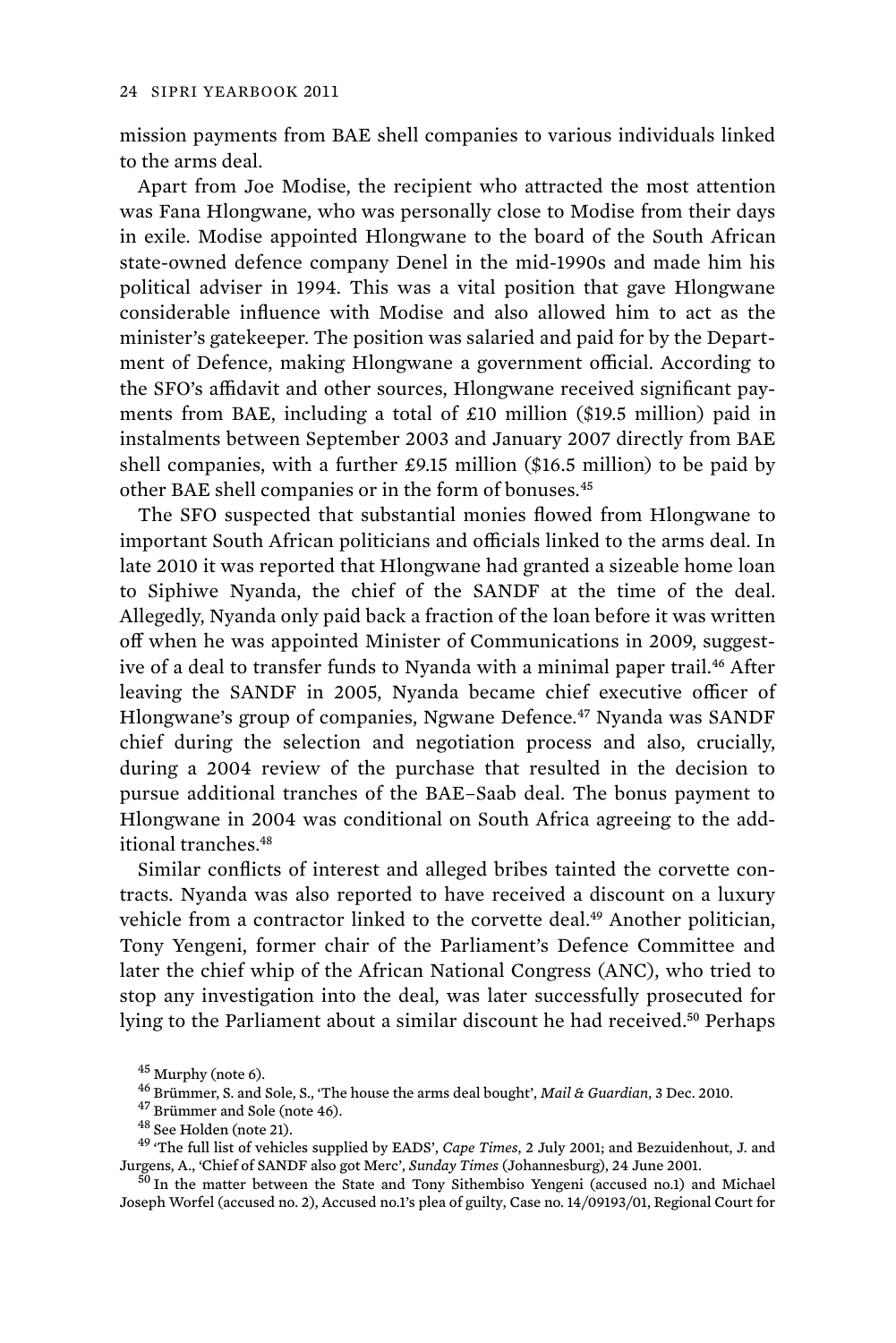the most infamous example of a conflict of interest involved Chippy Shaik's brother, Schabir Shaik, who was the financial adviser to Jacob Zuma, then South African deputy president, who became the country's president in 2009.

Schabir Shaik had entered into a joint partnership with the French manufacturer Thomson-CSF (later renamed Thales), which was responsible for supplying the combat suite for the corvettes and was thus a joint primary contractor along with the GFC. At one stage, Schabir was threatened with exclusion from the deal as Thomson-CSF worried that he was not favoured by key political players such as South African President Thabo Mbeki.<sup>51</sup> However, Schabir secured his inclusion after both Chippy Shaik and Zuma met with Thomson-CSF representatives at Schabir's instigation.<sup>52</sup> Chippy allegedly informed Thomson-CSF that he would 'make things difficult' for them if Schabir was not included.<sup>53</sup> Schabir Shaik was later found guilty of soliciting a bribe from Thomson-CSF on behalf of Zuma as well as having a generally corrupt relationship with the politician. He received a sentence of 15 years but was released after less than 2 years on unsubstantiated medical grounds. Zuma was also charged in relation to the bribery, but the charges were controversially dropped 10 days before he was elected president.<sup>54</sup>

According to a confidential set of minutes drawn up by executives at ThyssenKrupp, the lead partner of the GFC, Chippy Shaik solicited and received a \$3 million payment if the GFC won the contract.<sup>55</sup> The payment by ThyssenKrupp was in addition to \$22 million that had allegedly been transferred to a company in Liberia, which was identified by German prosecutors after ThyssenKrupp attempted to declare it as a tax write-off.<sup>56</sup> The company was ultimately fined for tax transgressions, but the actual corruption was never meaningfully investigated.<sup>57</sup>

the Regional Division of Northern Transvaal, Pretoria, [n.d.], <http://www.armsdeal-vpo.co.za/ court\_diary/>.  $^{51}$  In the matter between the State and Schabir Shaik et al., Judgment, Case no. CC27/04, High

Court of South Africa (Durban and Coastal Local Division), 31 Mar. 2005, <http://www.armsdeal-% vpo.co.za/court\_diary/sshaik\_judgmnt-guilty.html<br> $\sim$   $^{52}$  In the matter between the State and Schabir Shaik et al. (note 51).<br> $^{52}$  In the matter between the State and Schabir Shaik et al. (note 51).<br> $^{54}$  Feinstei

procurement in the South African National Defence Force', 3 Aug. 1998; Feinstein (note 21), pp. 200, 263; and Feinstein (note 2). 56 Brümmer, S. and Sole, S., 'Mbeki, Chippy and the Greek lobbyist', *Mail & Guardian*, 9 Feb. 2007. 57 'Hawks drop SDP probe', DefenceWeb, 15 Oct. 2010, <http://www.defenceweb.co.za/index.

php?option=com\_content&view=article&id=10060>.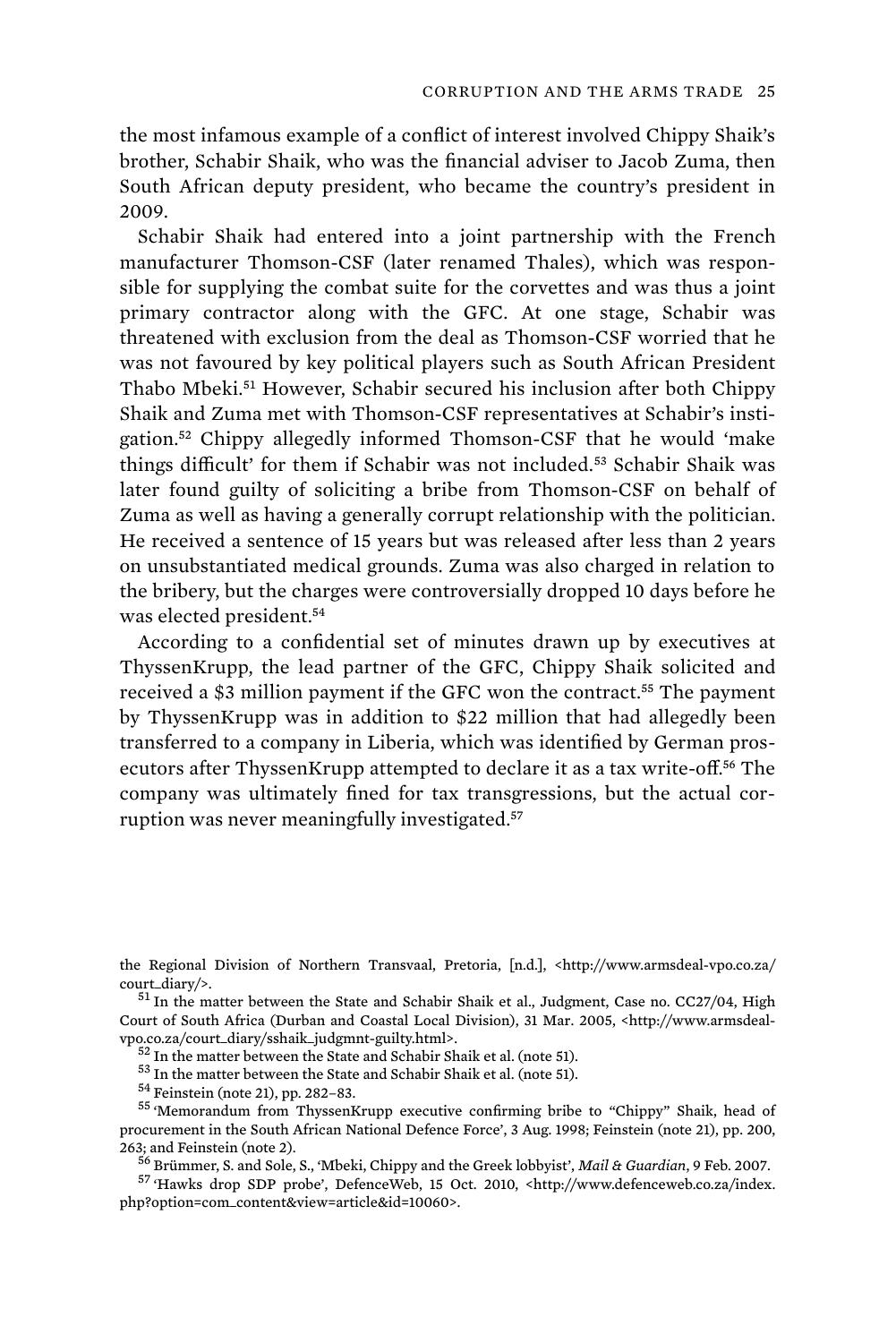## IV. The impact of corruption in the arms trade

The costs of corruption are not just financial: the money lost to corruption is money that cannot be spent on health or education or returned to taxpayers; the weakness of attempts to investigate and prosecute corruption undermines a country's justice and oversight institutions; and the poor procurement decisions that corruption in the arms trade leads to in turn lead to the weakening of a country's ability to defend itself. The full implications of corruption in the arms trade are best illustrated with examples from recent years that affect rich and poor countries, both arms producers and arms purchasers, in all parts of the world.

The South African arms deal—through its social and economic costs and impacts on South Africa's actual security needs, democracy and the rule of law—has had, and continues to have, a debilitating impact on the country. It has also damaged the rule of law in the UK as an exporter state. The exorbitant costs have led to the sacrifice of much needed socio-economic development. Despite the deal being estimated at just under 30 billion rand (\$5 billion) in 1999, the amount is more likely to be in the region of 70 billion rand (\$11 billion) or more by the contracts' conclusion, due to exchange rate fluctuations and the cost of financing.<sup>58</sup> This figure dwarfs what has been spent on far more pressing priorities.

At the time of the deal, in 1999, President Mbeki claimed that the country could not afford to provide antiretroviral medication to the over 5 million South Africans living with HIV/Aids. Over the next five and a half years, more than 355 000 South Africans died because they were unable to access life-prolonging anti-HIV therapies.<sup>59</sup> Even after the government began to subsidize HIV-related medication, by 2008 South Africa had spent a paltry 8.7 billion rand (\$1.4 billion) on its HIV/Aids programme, meaning that for every 1 rand spent to combat the disease in South Africa, an equivalent 7.63 rand was spent on the arms deal. In the same period, 41 billion rand (\$6.6 billion) was spent to provide housing to the millions of South Africans left homeless by apartheid-related policies, 30 billion rand (\$4.8 billion) less than spending on the arms deal. South Africa could have built close to 2 million houses with the money spent on the deal.<sup>60</sup>

The arms deal has also squeezed the SANDF budget. In October 2010 it was reported that the cost of running and maintaining both the Gripen and the Hawk aircraft had become prohibitive. The Gripens were, as a result, due to be 'mothballed' in long-term storage, leaving the SAAF with a sev-

<sup>&</sup>lt;sup>58</sup> Holden, P. and Van Vuuren, H., *The Devil in the Detail* (Jonathan Ball: Cape Town, forthcoming 2011); and note 22.  $^{59}$  Chigwedere, P. et al., 'Estimating the lost benefits of antiretroviral drug use in South Africa',

*Journal of Acquired Immune Deficiency Syndrome*, vol. 49, no. 4 (1 Dec. 2008). 60 Holden and Van Vuuren (note 58).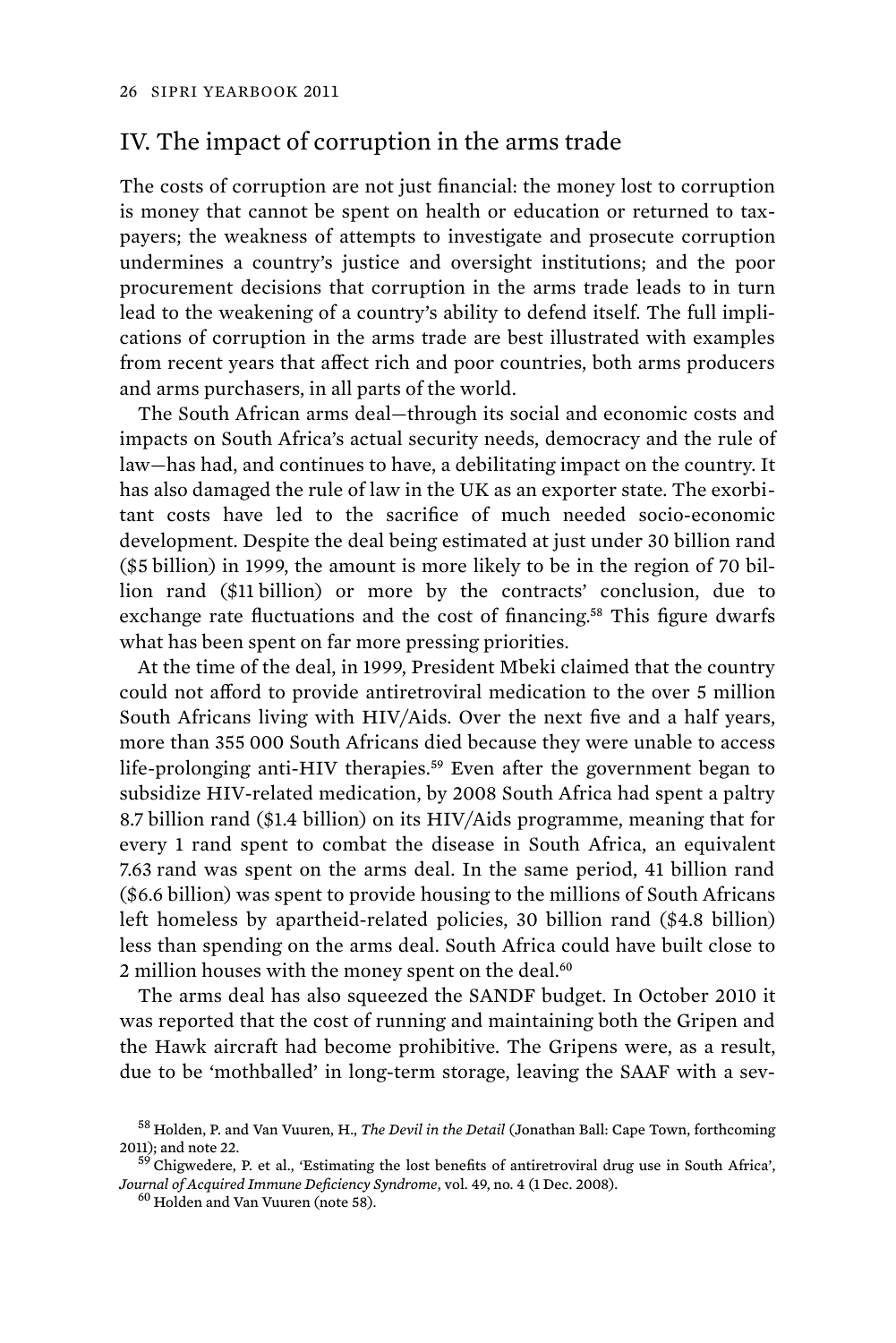erely limited offensive air capacity.<sup>61</sup> Only 11 of the 24 Hawks have ever been operational, and they have only been allocated 2500 flying hours per year due to cost.<sup>62</sup> The SAAF has confirmed that the lack of flying hours for the Hawk means that pilots lack the flight time needed to graduate to flying the Gripen.<sup>63</sup> If a single type of combat aircraft had been bought—the SAAF's initial plan prior to Modise's intervention—such waste could have been avoided. It is estimated that corruption added almost a third to the total cost of the deal.<sup>64</sup> This profligacy has, if anything, undermined South Africa's security and its ability to play a meaningful peacekeeping role in Africa. The SAAF was forced to acknowledge that because of the Gripen and Hawk purchases they were unable to acquire the transport planes they required.<sup>65</sup>

The controversial dropping of fraud and corruption charges against Jacob Zuma gave the impression of an open season for corruption within the ANC and government. The arms deal was followed by a string of major corruption scandals that paid scant regard to the procurement and financial management regulations that had been subverted by the weapon purchases.<sup>66</sup> It is a widely held view that the arms deal was the point at which the ANC government lost its moral compass, leading directly to the undermining of the rule of law, mechanisms of accountability and key institutions of South Africa's fragile post-apartheid democracy, including the Parliament, the prosecutorial authority and two leading anti-corruption bodies, at a cost that is still not fully calculated.<sup>67</sup>

In the UK, the SFO's decision to effectively drop the investigation into the South African arms deal, along with all other investigations into BAE, in return for a settlement of £30 million (\$54 million) has sullied British democracy and the rule of law.<sup>68</sup> Clare Short, the former British Secretary of

26 Oct. 2010.<br><sup>62</sup> Jordan, B., 'Air Force boss slams poor state of affairs', *The Times* (Johannesburg), 4 Apr. 2010.<br><sup>63</sup> Jordan (note 62).<br><sup>64</sup> This is based on a rough calculation by the authors. See note 22.<br><sup>65</sup> Enso

<sup>66</sup> Feinstein (note 21), chapter 15.<br><sup>67</sup> See e.g. Haffajee, F, 'This will not go away', *Mail & Guardian*, 12 Jan. 2007; Holden (note 21); and Feinstein (note 21), chapter 15.<br><sup>68</sup> This figure is comprised of a fine of £500 000 (\$900 000) for 'irregular accounting practices' in

a Tanzanian deal for an inappropriate and overpriced air radar system that was tainted by allegations of high-level corruption, with £225 000 (\$405 000) going towards prosecution costs and the remaining £29.275 million (\$52.695 million) going to Tanzania in reparations. Evans, R. and Lewis, P., 'BAE deal with Tanzania: military air traffic control—for country with no airforce', *The Guardian*, 6 Feb. 2010; 'Military radar probe: the key suspects . . . and the case against them', *This Day* (Dar es Salaam), 15 Feb. 2010; Leigh, D. and Evans, R., 'Tanzania', *The Guardian*, 7 June 2007; and Sentencing remarks, Case no. S2010565, In the Crown Court at Southwark before Mr Justice Bean, Between R and BAE Systems PLC, 21 Dec. 2010, <http://www.judiciary.gov.uk/Resources/JCO/Documents/ Judgments/r-v-bae-sentencing-remarks.pdf>.

<sup>61</sup>Hartley, W., 'Funds pinch may ground SA's R10bn Gripen fleet', *Business Day* (Johannesburg),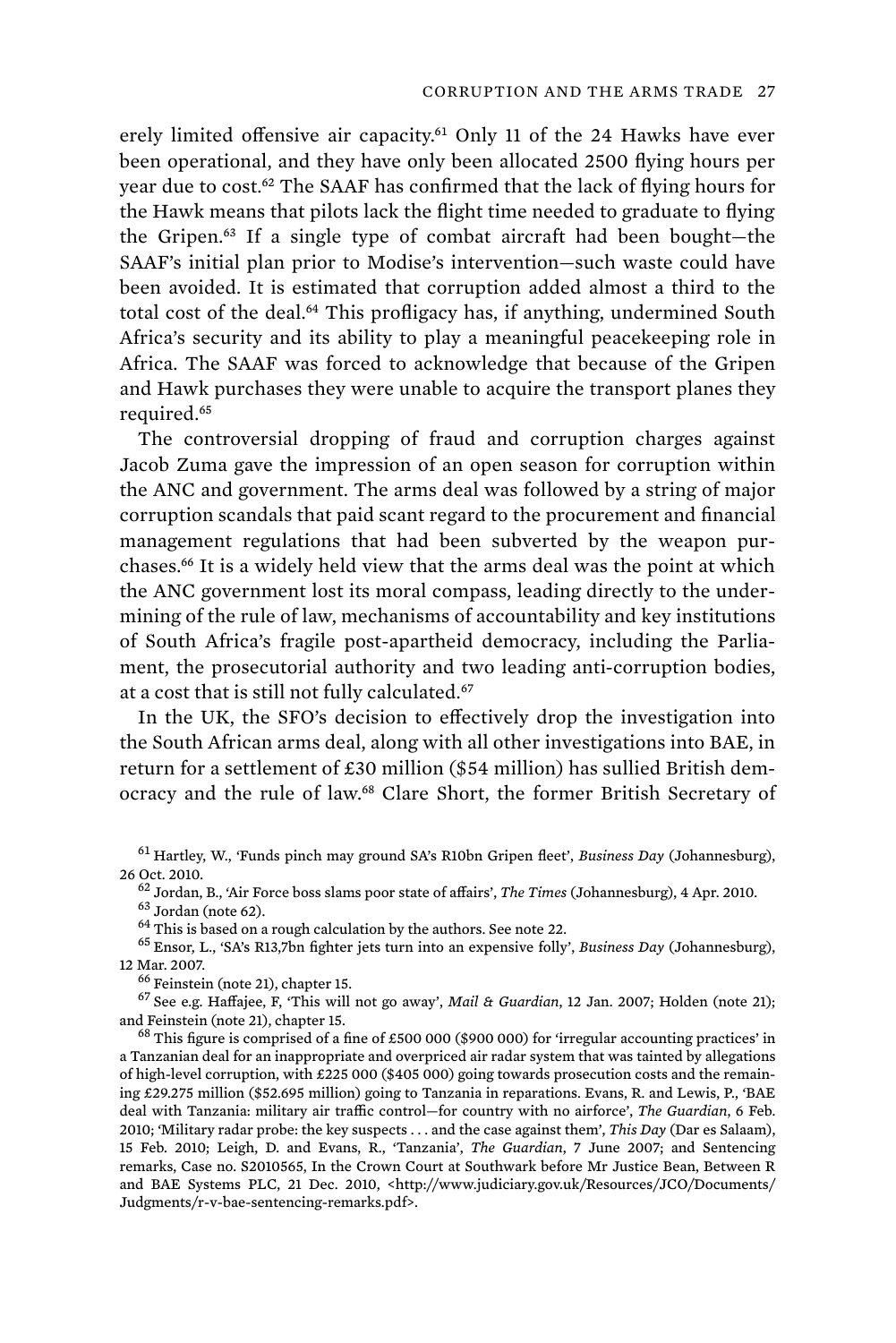State for International Development, placed the blame squarely at the door of former Prime Minister Tony Blair, stating that 'Tony was absolutely dedicated to all arms sales proposals. Whenever British Aerospace wanted anything, he supported them 100 per cent'.<sup>69</sup> In fact, when the Blair government halted the investigation into the al-Yamamah deal in late 2006, even some in the British business community were concerned about its ramifications. Hermes, the largest British pension fund, wrote to the prime minister that the decision threatened the UK's reputation as a leading financial centre and that it would have a high long-term cost for business and markets.<sup>70</sup>

The negative impact of arms trade corruption on development, democracy, the rule of law and global security is apparent in buying and selling countries across the trade. The US military's award of a \$298 million contract in 2007 to AEY Inc. for the provision of ammunition to the Afghan security forces was such an instance.<sup>71</sup> AEY was run by 21-year-old Efraim Diveroli, and both the company and its young president were on the US State Department Defense Trade Controls watch list, which was never consulted.<sup>72</sup> Instead, the US Army asked for an independent evaluation of the company from a private individual, Ralph Merrill, who produced a glowing endorsement of AEY and Diveroli. It transpired that Merrill was a financial backer and a vice-president of AEY.73 Not only does the AEY contract illustrate a lack of transparency and rigour in US procurement practices, but it endangered the lives of the Afghan security forces, who were provided with 40-year-old Chinese ammunition that AEY had acquired in Albania. Heinrich Thomet's Cyprus-based firm charged AEY \$40 per thousand bullets, after the Albanian Government had sold them to Thomet's company for \$22. The difference was allegedly shared with Albanian officials and the Albanian defence minister.74 In March 2008 an unsafe prefabricated factory that was built in the Albanian village of Gerdec by the companies involved and the Albanian military exploded, killing 27 people and injuring hundreds. The cost of the deal and its consequences to Albanian and US taxpayers ran into tens of millions of dollars. The reputations of

<sup>69</sup>Hosken, A., 'BAE: the Tanzanian connection', *Today*, BBC Radio 4, 1 Oct. 2009, <http://news. bbc.co.uk/today/hi/today/newsid\_8284000/8284510.stm>.<br><sup>70</sup> Burgess, K. and Eaglesham, J., 'Hermes enters BAE probe fray', *Financial Times*, 22 Dec. 2006.<br><sup>71</sup> Tilghman, A., 'State put AEY on trafficking watchlist, then si

Talking Points Memo (TPM) Muckraker, 26 June 2008, <http://tpmmuckraker.talkingpointsmemo.  $\frac{\text{com}}{2}$ 2008/06/state\_put\_aey\_on\_watchlist\_the.php>.<br><sup>72</sup> Chivers, C. J., 'Supplier under scrutiny on arms for Afghans', *New York Times*, 27 Mar. 2008.<br><sup>73</sup> Tilghman, A., 'Army awarded AEY contract after "recommendat

backer', Talking Points Memo (TPM) Muckraker, 24 June 2008, <http://tpmmuckraker.talking pointsmemo.com/2008/06/aey\_contract\_after\_recomendation\_from\_firms\_financial\_backer.php>. 74 Chivers (note 72); Klosi, A., *The Gerdec Disaster: Its Causes, Culprits and Victims* (K&B: Tirana,

2010); and 'Supermarketi Meico' [Supermarket Meico], *Mapo* (Tirana), 6 Sep. 2008.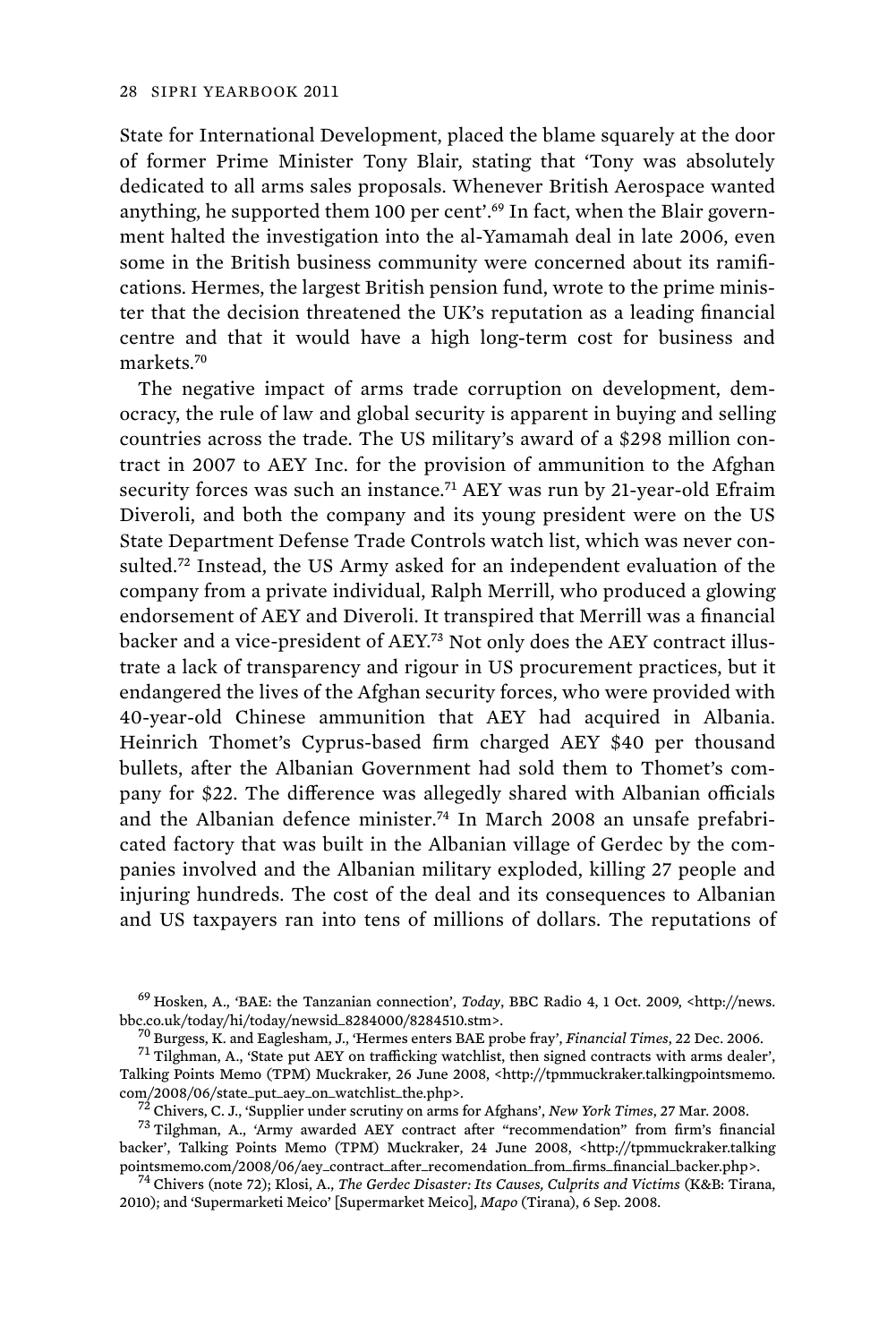both governments were tarnished, while the Afghan security forces and the residents of Gerdec paid in injuries or with their lives.

In addition to DCNS's involvement in the Taiwanese scandal, the company faces a separate enquiry in France over allegations that it paid kickbacks to a friend of the Malaysian prime minister.<sup>75</sup> In June 2002 DCNS then known as DCN—concluded a  $E1.2$  billion (\$1.8 billion) deal to supply Malaysia with two Scorpène submarines and a retired Agosta submarine.<sup>76</sup> A Malaysian opposition politician reflected widespread concern about the cost and utility of the purchase, stating that 'while we face financial problems . . . the government is having two white elephants which keep expanding in cost'.<sup>77</sup> It later emerged that €114 million (\$170 million) had been paid in 'consulting fees' to a company whose principle shareholder was the wife of a close associate of the defence minister—now the prime minister.<sup>78</sup> There has been no investigation into the corruption allegations by Malaysia, although French prosecutors eventually opened one in 2010.79 Moreover, a translator for the Malaysian delegation negotiating the deal who threatened to reveal its details was murdered by a special bodyguard unit, underscoring the damage that corrupt arms deals wreak on the rule of law.<sup>80</sup> The scandal continues to haunt the Malaysian Government.

The German company Ferrostaal, which was accused of corruption in relation to the South African submarine contract (see section III above), has recently been named in a series of scandals. In March 2010, according to documents in the possession of the German public prosecutor, it was alleged that Ferrostaal had paid just under €83 million (\$124 million) to key Greek politicians to win contracts to supply Greece with submarines.<sup>81</sup> For some commentators the corrupt submarine deals not only damaged

<sup>&</sup>lt;sup>75</sup> 'Defence scandals: Taiwan wins, Malaysia waits', *Malaysian Mirror*, 6 May 2010<br><sup>76</sup> DCNS, 'Second Scorpene SSK arrives in Malaysia', Defence Talk, 13 July 2010, <http://www. defencetalk.com/second-scorpene-ssk-arrives-in-malaysia-27458/>; and Kamal, S. M., 'Government says spent RM6.7bn on Scorpene submarines', Malaysian Insider, 22 June 2010, <http://www.the malaysianinsider.com/malaysia/article/government-says-spent-rm6.7b-on-scorpene-submarines/>. 77 Kamal (note 76). <br>  $78$  Manthorpe, J., 'The prime minister, the private investigator, the murder of a Mongolian model,

and 114 million euros', *Vancouver Sun*, 15 Nov. 2010; Manthorpe, J., 'Ghost of Mongolian model continues to haunt Malaysian Government', *Vancouver Sun*, 5 July 2010; and Miller, A., 'Casualties of

<sup>&</sup>lt;sup>79</sup> 'Malaysia's submarine deal surfaces in France', Asia Sentinel, 16 Apr. 2010, <http://www.asia sentinel.com/index.php?option=com\_content&task=view&id=2406>.<br><sup>80</sup> Manthorpe, 'The prime minister' (note 78); Manthorpe, 'Ghost of Mongolian model' (note 78);

and Miller (note 78). 81 'Submarine cash revealed', *Kathimerini*, 12 Apr. 2010; Rhoads, C., 'The submarine deals that

helped sink Greece', *Wall Street Journal*, 10 July 2010; Amies, N., 'Probe into German–Greek arms deals reveals murky side of defence sales', Deutsche Welle, 12 Aug. 2008, <http://www.dw-world.de/ dw/article/0,,5890375,00.html>; and Schmitt, J., 'How German companies bribed their way to Greek deals', *Der Spiegel*, 11 May 2010.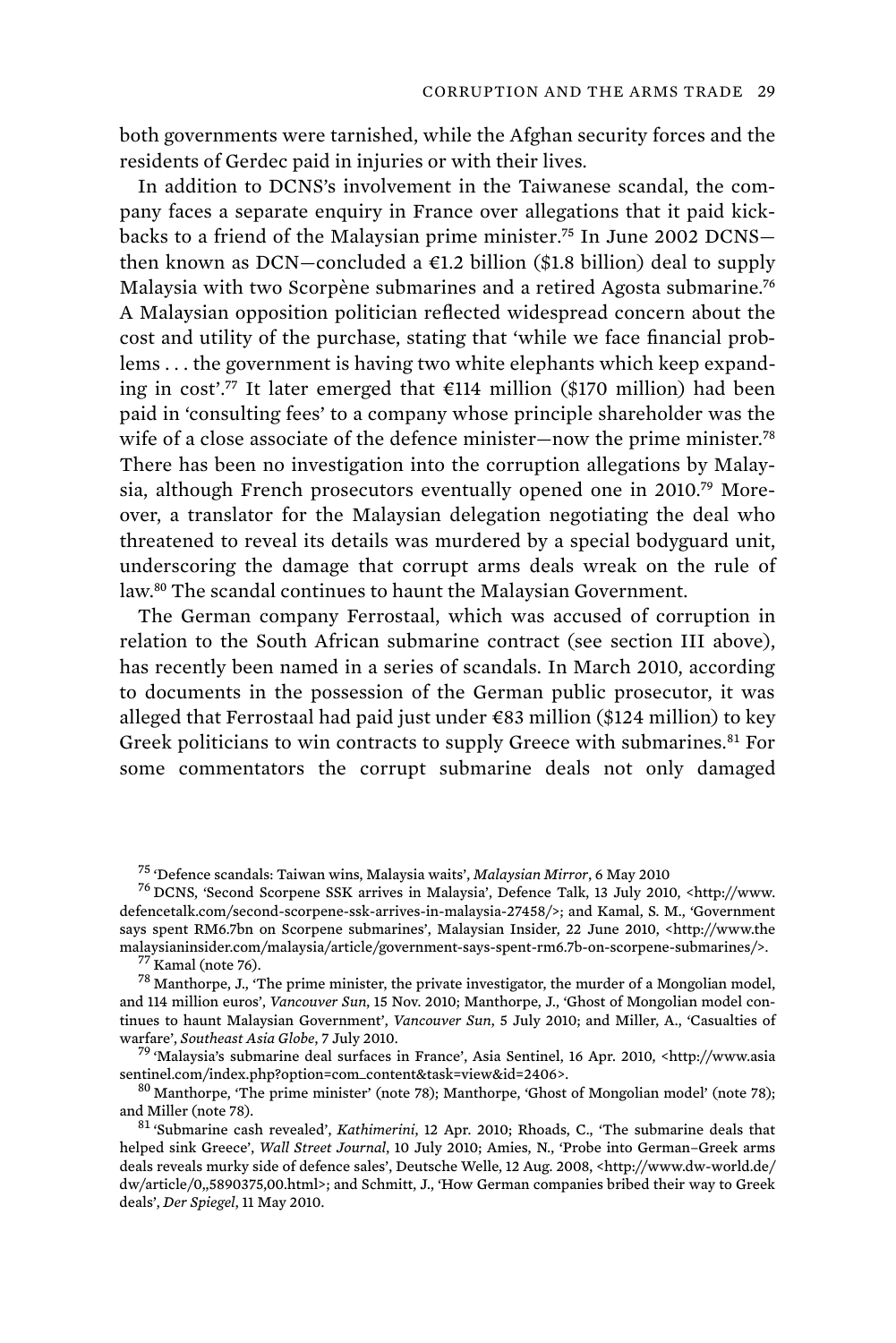Greece's reputation among international investors but were also a contributing factor in its debt crisis.<sup>82</sup>

Similarly scandalous was Ferrostaal's supply of two submarines to the Portuguese Navy at a cost of about \$1 billion, a deal that has also been troubled by allegations of corruption. The most serious of these centred on Jurgen Adolff, Portugal's honorary consul in Munich.<sup>83</sup> In January 2003 Ferrostaal reportedly signed a consultancy agreement with Adolff under the terms of which he would receive 0.3 per cent of the total value of the contract. Reportedly, Adolff received a total of  $\epsilon$ 1.6 million (\$2.4 million) from the company for his role.<sup>84</sup> The fact that he was working for both sides—as a diplomat for the Portuguese Government and as a consultant for Ferrostaal—has attracted considerable criticism. On 26 March 2010 the German Government had informed the Portuguese Embassy that it planned to indict Adolff for influence peddling and corruption, and six days later Adolff was suspended from his position.<sup>85</sup> Adolff denies any wrongdoing. Other corruption allegations relating to Ferrostaal are still under investigation.<sup>86</sup> Such activities diminish the standing of German industry, undermine the rule of law in both the producing and purchasing countries and escalate the cost of the equipment sold, thus inhibiting economic growth and development.

### V. Conclusions: the way forward

Transparency International's 2010 Global Corruption Barometer found that people's preconception of general corruption have increased since 2008, especially in Western Europe and North America.<sup>87</sup> This suggests that anti-corruption efforts are struggling to address the problem. These efforts in the arms trade fall short of those in most other sectors.<sup>88</sup>

Protests against the South African arms deal that continued for almost a decade and outrage at the British legal system's soft touch towards BAE Systems and its numerous corruption scandals indicate that, in economically difficult times, patience with arms companies and agents might

10 Apr. 2010, <http://www.theportugalnews.com/cgi-bin/google.pl?id=1056-12>.<br><sup>86</sup> Schmitt (note 84).<br><sup>87</sup> Transparency International, *Global Corruption Barometer 2010 Report* (Transparency International: Berlin, 2010).

 $88$  Feinstein (note 2).

<sup>&</sup>lt;sup>82</sup> Rhoads (note 81).<br><sup>83</sup> 'Algarve businessman embroiled in international scandal', *Algarve Resident*, 9 Apr. 2010.<br><sup>84</sup> Schmitt, J., 'Germany's Ferrostaal suspected of organizing bribes for other firms', *Der Spiegel* 30 Mar. 2010.<br><sup>85</sup> Grácio Pinto, A., 'Cônsul honorário em Munique suspenso por alegada corrupção e suborno'

<sup>[</sup>Honorary consul in Munich suspended for alleged corruption and bribery], *Mundo Portugês*, 5 Apr. 2010; and 'Munich consul suspended in alleged shady submarine deal', Portugal News Online,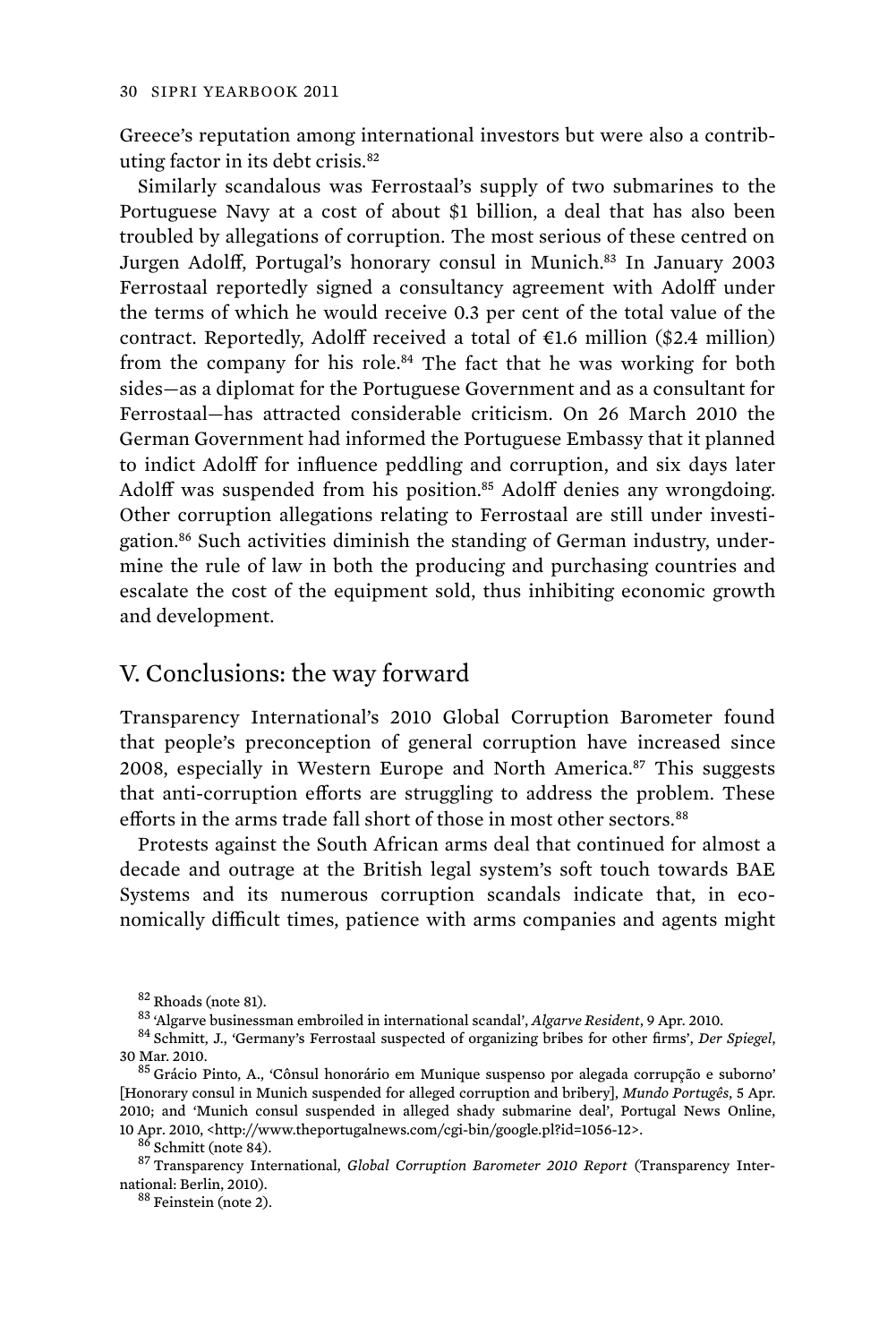be wearing thin.<sup>89</sup> For those who believe that corruption in the arms trade has not only a devastating impact on poorer countries, but also negative consequences for the nature and quality of democracy in more prosperous states, the challenges are substantial. There can be little argument that an industry that counts its profits in billions and its costs in lives should be both highly regulated and as transparent as possible.

The opaque way in which arms deals are concluded, often among a small clique that shares a narrow self-interest, makes it impossible for the public to judge whether huge amounts of their money are being used in the best possible way. The close relationship between governments and contractors along with the national security 'imperative' undermine meaningful judicial oversight. National security concerns, while sometimes legitimate, are often used to hide information of malfeasance that would in no way compromise security. Legislation overseeing the trade is inadequate and in many countries non-existent. All of this makes democracies less transparent, accountable and honest.

Arms companies and individuals who are involved in the trade rarely face justice, even for misdemeanours that are wholly unrelated to their strategic contributions to the state. Political interventions, often justified in the name of national security, ensure that the arms trade operates in its own world, largely immune from the legal and economic vagaries experienced by other companies. Even when a brave prosecutor does attempt to investigate and bring charges against an arms company or dealer, the matter is inevitably settled with little or no public disclosure and seldom any admission of wrongdoing.<sup>90</sup>

The international and multilateral initiatives and the national interventions discussed below offer a range of options that could contribute to increasing both transparency and accountability, as well as reducing corruption, in the arms trade. The rights of the victims of arms trade corruption are also discussed.

### **International and multilateral initiatives**

There is undoubtedly a case for expanding the scope and enforcement of existing multilateral agreements and for the introduction of a strong, rigorously enforced international arms trade treaty (ATT). The European Union's Common Position on arms exports, which is regarded as among the best multilateral agreements, excludes government-to-government contracts, making it irrelevant that at least five EU member states violated the

 $^{89}$  See Feinstein (note 21).  $^{90}$  For cases not investigated or dismissed corruption cases, see Feinstein (note 2).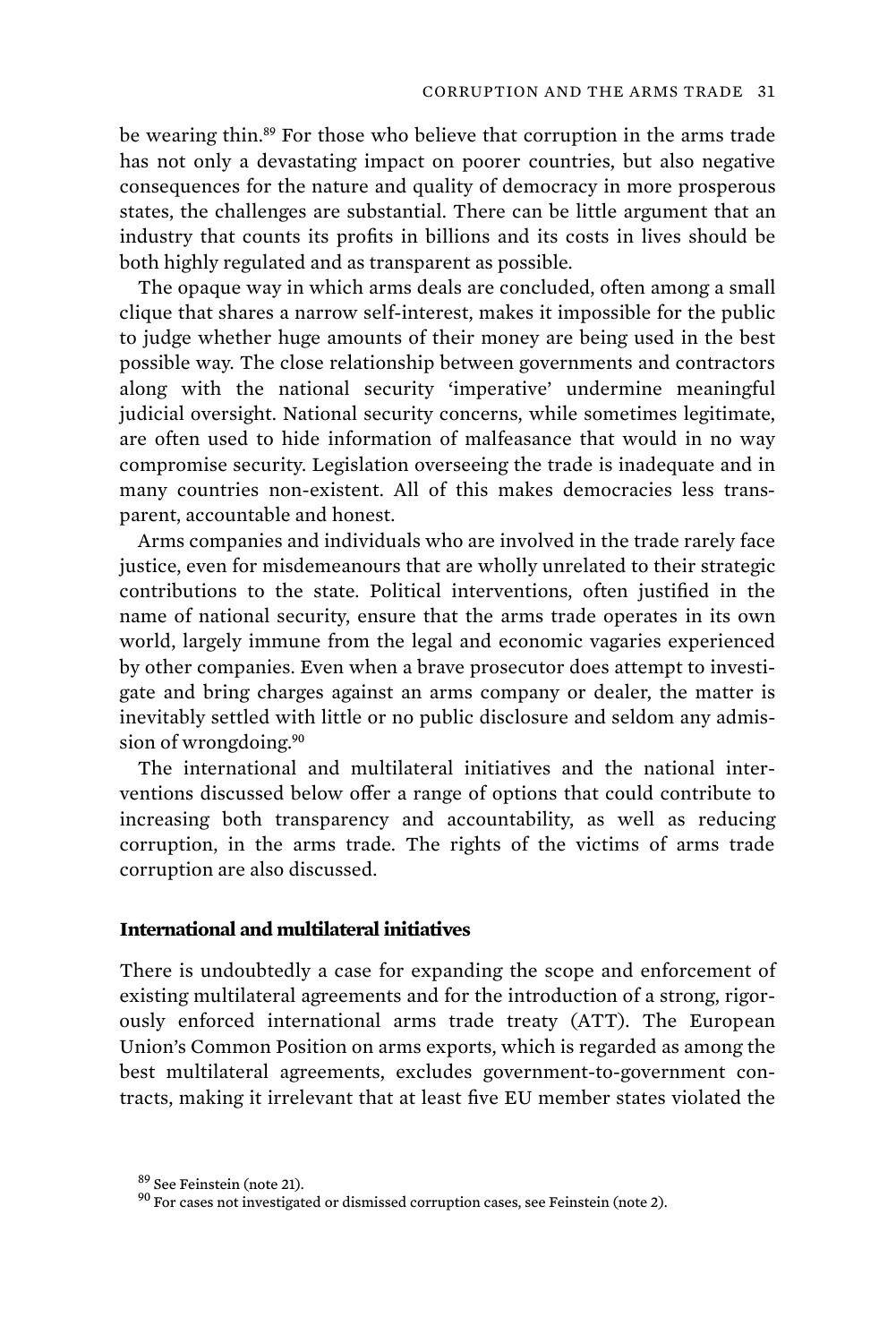Common Position's criteria in the South African arms deal.<sup>91</sup> Similarly, despite the UK being strongly criticized by the OECD's Working Group on Bribery in International Business Transactions for closing its investigation into the al-Yamamah deal with Saudi Arabia, just a few years later British law enforcers were almost as accommodating in settling their investigation into BAE's controversial deals in five other countries, including South Africa.<sup>92</sup>

Although existing multilateral efforts have shortcomings, a strong ATT could contribute to greater control in the arms trade, but only if its scope is wide enough, its transparency provisions robust and its enforcement mechanisms strong and adequately resourced. It will also need (*a*) to include strong, enforceable anti-corruption measures; (*b*) to prevent the export of arms where they may increase conflict, or impact negatively on human rights or socio-economic development; (*c*) to exercise greater control over the transport of arms; and (*d*) to impose far greater transparency. Finally, in order to have a practical impact, a coordinated international monitoring and enforcement body should be established.

Furthermore, the use of offsets in arms deals must be addressed, whether as part of an ATT or possibly within the parameters of the World Trade Organization (WTO). The South African experience suggests not only that the original economic investment and job creation promises are largely chimeric, but also that offsets are often a means to obfuscate corrupt payments.<sup>93</sup> Because of their controversial nature, the WTO bans the use of offsets as a criterion for contract evaluation in all markets other than the arms trade. The practice must either be far more rigorously circumscribed and open to public scrutiny or abandoned altogether.

Even with improved international and multilateral agreements, enforcement will remain disadvantaged by the reality that while crime—especially as it manifests itself in the arms trade—knows no borders, efforts to police it are constrained by national jurisdiction and less-than-adequate enforcement cooperation. Often, as in the case of South Africa, members of a government from whom cooperation is required have substantial vested interests in frustrating foreign investigations rather than aiding them.<sup>94</sup>

8675/2/98 Rev. 2, Brussels, 5 June 1998. See also chapter 6, section IV, in this volume.<br><sup>92</sup> 'OECD worried by BAE probe', Reuters, 14 Mar. 2007, <http://uk.reuters.com/article/2007/03/<br>14/uk-oecd-bae-idUKROB4664302007031

 $91$  The EU Common Position was introduced in Dec. 2008. It replaced the politically binding EU Code of Conduct on Arms Exports, which was agreed in June 1998. The EU Code of Conduct and the EU Common Position includes a set of operative provisions related to information exchange and consultation that are aimed at harmonizing EU member states' interpretation of the criteria. Council Common Position 2008/944/CFSP of 8 Dec. 2008 defining common rules governing control of exports of military technology and equipment, *Official Journal of the European Union*, L335, 13 Dec. 2008, pp. 99–103; and Council of the European Union, EU Code of Conduct on Arms Exports,

<sup>&</sup>lt;sup>93</sup> Holden and Van Vuuren (note 58). <sup>94</sup> See Feinstein (note 21); and Feinstein (note 2).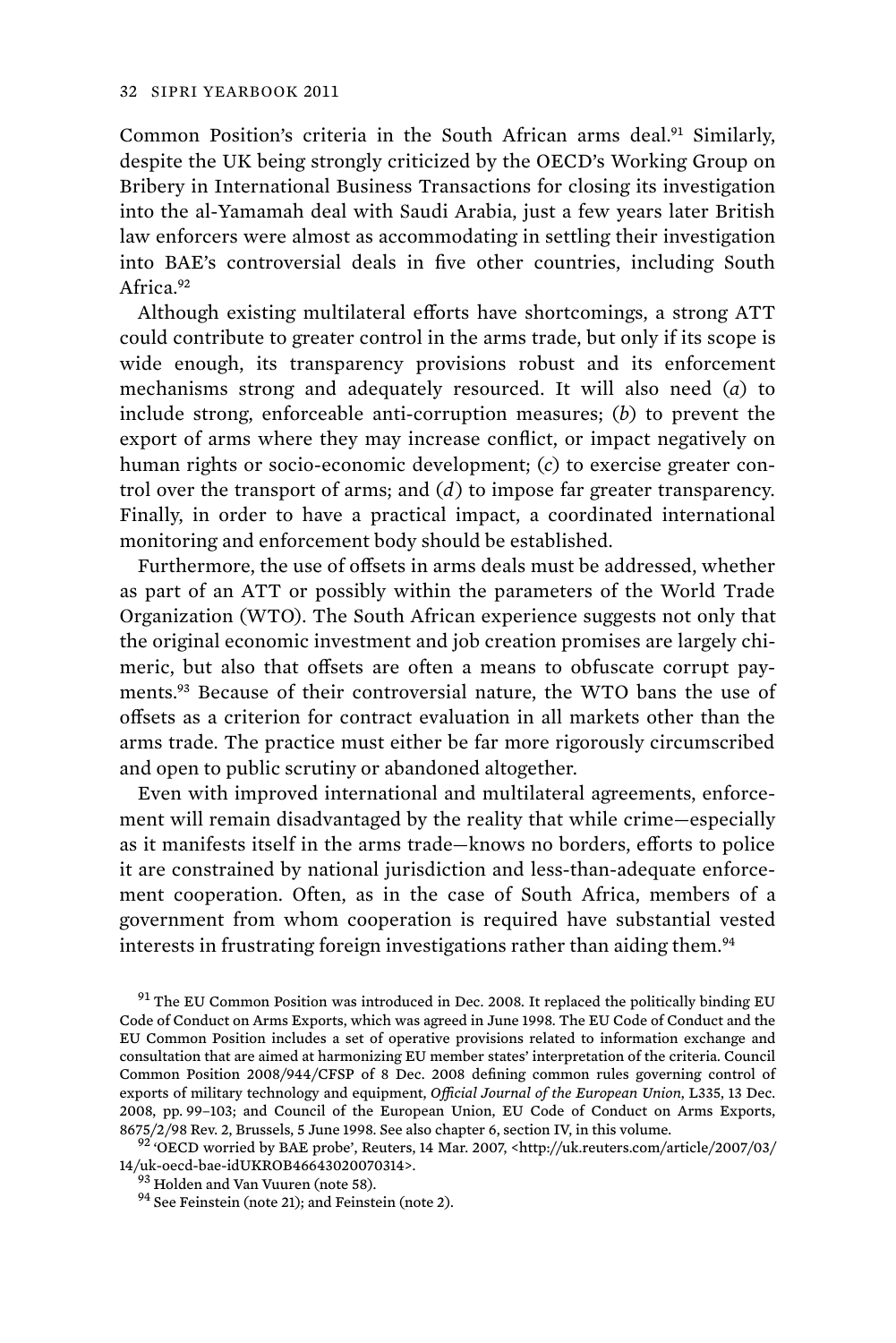A new look at the powers of investigators and prosecutors across national boundaries as well as the more rigorous enforcement of governments' obligations to assist international investigations is urgently required. Lessons can certainly be learned from the experience, both good and bad, of international courts prosecuting genocide and other crimes against humanity.

#### **National interventions**

National governments could introduce or improve a number of measures that would contribute significantly to combating corruption in the arms trade. As illustrated by the various arms deals discussed above, transparency with respect to the use of agents and middlemen is crucial. Unless companies and governments are forced to disclose—even if to an appropriate, independent body in the purchasing and producing countries, rather than to the general public—how much and for what agents and middlemen are paid, the arms industry will never be cleansed of the corruption that blights it.

Because of the close links between governments and arms companies and dealers, and the role of governments in awarding and winning weapon contracts, the funding of political parties or payments to politicians by arms companies or those linked to them should be made illegal. The unique interface between the arms industry and government, especially the revolving door phenomenon, requires much more powerful and binding legislation and regulation. There should be a lengthy, internationally agreed cooling-off period between employment in the state and the private defence sector, and vice versa.

The penalties that are imposed on arms companies and dealers, on the few occasions when they are punished, are paltry in comparison to the profits made on the deals under investigation. This has effectively given rise to a situation in which companies and wealthy, well-connected individuals, who are far better resourced than investigative and prosecutorial authorities, can easily afford to drag out and counter legal proceedings. BAE and ThyssenKrupp in the South African case are obvious examples.

At least three innovations are worth considering in this regard. The first is the use of a system of graded debarment from public contracts for companies that are found to be involved in corruption, where the period of debarment would be linked to the severity of the offence. The second proposed innovation is the more widespread prosecution of individuals within companies that are involved in corruption. To be effective, this would need to apply to managers with oversight responsibilities as well as to individuals on the ground. Far more agents and middlemen, who often operate on their own without organizational affiliation, should also be targeted. Involvement with a state's intelligence structures, as is often the case with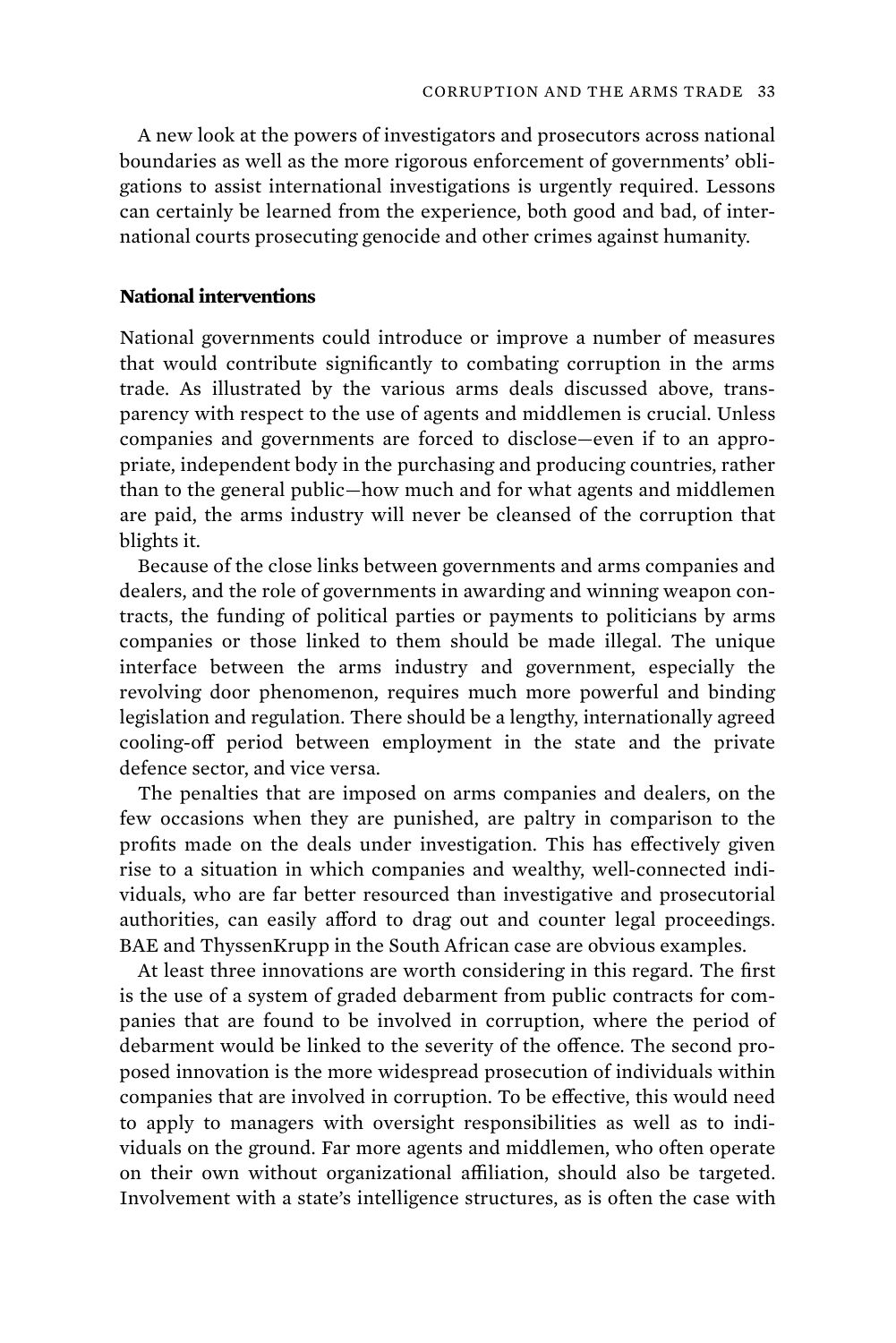arms companies and individual dealers, should not be sufficient grounds for immunity from prosecution in relation to corrupt arms deals.

Finally, more rigorous enforcement of auditing and financial regulations—especially in relation to accurate reporting responsibilities, antimoney laundering requirements and tax avoidance measures—would contribute significantly to the fight against arms trade corruption. In a welcome development, in late 2010 the British Accountancy and Actuarial Discipline Board initiated an investigation into the conduct of KPMG as auditors of BAE on its numerous controversial arms deals.<sup>95</sup> More effective treatment of offshore companies, possibly restricting or even outlawing their use in arms transactions, would make it far more difficult for companies and individual dealers to clandestinely channel bribe payments to unauthorized middlemen or key decision makers.

### **Victims' rights**<sup>96</sup>

It is often not governments or companies that suffer the consequences of arms trade corruption but ordinary citizens who are deprived of socioeconomic benefits because of inappropriate or corrupt expenditure on weapons or even, as in the case of the Gerdec community in Albania, innocent bystanders who pay for corruption or the absence of adequate procedures with their lives. Consideration should be given to the rights of these victims and the issue of reparations.

In principle, ensuring that reparations are part of any sanction against companies or wealthy individuals found guilty of paying bribes is a highly laudable approach. It focuses public attention on the fact that bribery is a form of theft, although whether from the state or its citizens is obviously a contentious point in certain circumstances, such as the South African and Albanian cases. It establishes the principle that there is no reason why the developed countries which fine the companies involved should be the sole financial beneficiaries of the sanctions on criminal activity whose victims are often in poorer countries. However, if authorities continue to fine companies only a tiny percentage of the profits made on the corrupt deals, the reparations approach might only further antagonize people in the victim countries.

There are also larger questions of principle with such an approach. To whom should the money go when the foreign government concerned may have been complicit in the corruption and when the officials involved are still in office? On what should the money be spent when the government

 $^{95}$  Accountancy & Actuarial Discipline Board, 'AADB investigating auditors' conduct in relation to BAE Systems plc', Press Notice 26, 25 Oct. 2010, <http://www.frc.org.uk/aadb/press/pub2407.html>. 96 A number of the ideas in this subsection were developed by Sue Hawley of Corruption Watch,

<sup>&</sup>lt;http://corruptionwatch-uk.org/>.